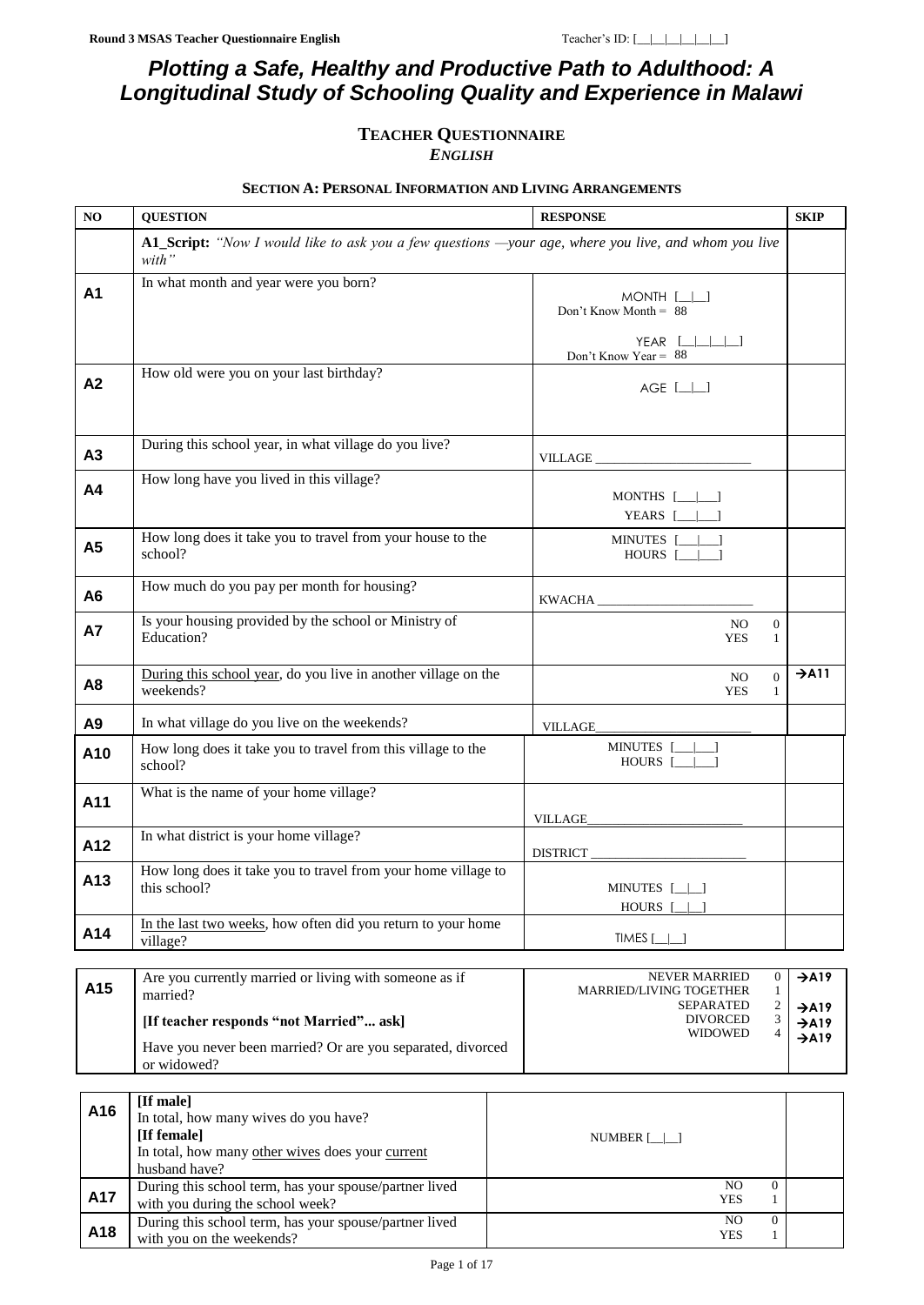<span id="page-1-2"></span><span id="page-1-1"></span><span id="page-1-0"></span>

| A19 | How many living children do you have?                                                                                                                                          |                 | NUMBER $[\_]\_$                                                                                                                                                                                                                                                                                                                                                                                                                                                               | if zero<br>$\rightarrow$ A22                                |
|-----|--------------------------------------------------------------------------------------------------------------------------------------------------------------------------------|-----------------|-------------------------------------------------------------------------------------------------------------------------------------------------------------------------------------------------------------------------------------------------------------------------------------------------------------------------------------------------------------------------------------------------------------------------------------------------------------------------------|-------------------------------------------------------------|
| A20 | How many of your children live with you during the<br>school week?                                                                                                             |                 | NUMBER $[\_]\_$                                                                                                                                                                                                                                                                                                                                                                                                                                                               |                                                             |
| A21 | How many of these children are 5 years old or younger?                                                                                                                         | NUMBER $[\_]\_$ |                                                                                                                                                                                                                                                                                                                                                                                                                                                                               |                                                             |
| A22 | "What religion are you?"<br>[IF MUSLIM: ASK IF QUADIRIYA OR SUKUTU]                                                                                                            |                 | <b>NO RELIGION</b><br>$\boldsymbol{0}$<br><b>CATHOLIC</b><br>$\mathbf{1}$<br><b>QUADIRIYA MUSLIM</b><br>2<br>3<br><b>SUKUTU MUSLIM</b><br>$\overline{4}$<br>"JUST MUSLIM"<br><b>CCAP</b><br>5<br>6<br><b>BAPTIST</b><br>7<br>ANGLICAN<br>8<br>PENTECOSTAL/CHARISMATIC<br><b>SEVENTH DAY ADVENTIST</b><br>9<br>10<br><b>JEHOVAH'S WITNESSES.</b><br><b>INDIGENOUS CHRISTIAN</b><br>11<br><b>INDIGENOUS NON-CHRISTIAN</b><br>12<br>"JUST CHRISTIAN"<br>13<br><b>OTHER</b><br>14 | $\rightarrow$ B1                                            |
| A23 | When was the last time you attended religious services at<br>a church or mosque?                                                                                               |                 | $\mathbf{0}$<br><b>NEVER</b><br><b>6 MONTHS AGO OR MORE</b><br>1<br>$\overline{c}$<br>2-5 MONTHS AGO<br>3<br>IN THE LAST MONTH<br>$\overline{4}$<br>IN THE LAST WEEK<br>TODAY<br>5                                                                                                                                                                                                                                                                                            | $\rightarrow$ A25<br>$\rightarrow$ A25<br>$\rightarrow$ A25 |
| A24 | [CHRISTIAN ONLY]<br>In the last month, how regularly did you attend religious<br>services?                                                                                     |                 | $\mathbf{1}$<br><b>ONCE</b><br>$\overline{c}$<br>LESS THAN ONCE A WEEK<br>3<br>ONCE A WEEK<br>2 TO 3 TIMES PER WEEK<br>4<br>5<br>EVERYDAY                                                                                                                                                                                                                                                                                                                                     | All $\rightarrow$<br>A26                                    |
| A25 | [MUSLIM ONLY]<br>During Ramadan this past year did you eat or drink<br>during daylight?                                                                                        |                 | $\mathbf{0}$<br>NO.<br><b>YES</b><br>1                                                                                                                                                                                                                                                                                                                                                                                                                                        |                                                             |
| A26 | In the previous week, how often did you pray during the<br>day?                                                                                                                |                 | NOT AT ALL.<br>$\overline{0}$<br><b>ONCE</b><br>$\mathbf{1}$<br>2<br>A FEW TIMES<br>ONCE A DAY<br>3<br>A FEW TIMES PER DAY<br>$\overline{4}$<br>5<br>5 TIMES PER DAY, EVERDAY                                                                                                                                                                                                                                                                                                 |                                                             |
| A27 | What other religious activities have you done in the last<br>month?<br>[Do not read - CHECK all options mentioned]<br>[Check "NO OTHER ACTIVITIES" if no options<br>mentioned] |                 | <b>NO OTHER ACTIVITIES</b><br><b>CHOIR</b><br>YOUTH GROUP<br><b>BIBLE/KORAN STUDY</b><br>PRAYER MEETING<br>VISITING THE SICK<br><b>REVIVAL MEETINGS</b><br><b>EVANGELICAL WORK</b><br>ISLAMIC SCHOOL/MADRASA<br><b>NIGHT PRAYERS</b><br><b>OTHER</b>                                                                                                                                                                                                                          |                                                             |
| A28 | [IF MUSLIM, ASK:] Have you made Tauba?<br>[IF CHRISTIAN, ASK:] Are you a born again<br>Christian?                                                                              |                 | NO<br>$\boldsymbol{0}$<br><b>YES</b><br>1                                                                                                                                                                                                                                                                                                                                                                                                                                     |                                                             |
| A29 | What tribe do you belong to?<br>[Do not read – CHECK all options mentioned]                                                                                                    | <b>OTHER</b>    | YAO<br><b>CHEWA</b><br>LOMWE<br>TUMBUKA<br><b>NGONI</b><br>SENA<br><b>TONGA</b><br>SENGA                                                                                                                                                                                                                                                                                                                                                                                      |                                                             |
| A30 | What is the main language you speak at home?<br>[Do not read: clarify with teacher & CHECK<br>one option]                                                                      | OTHER           | <b>CHICHEWA</b><br><b>TUMBUKA</b><br>YAO<br><b>ENGLISH</b>                                                                                                                                                                                                                                                                                                                                                                                                                    |                                                             |
| A31 | Can you speak any other languages well enough<br>to have a conversation? [If yes, ask] Which ones?<br>[Do not read: record all options mentioned]                              | <b>OTHER</b>    | <b>CHICHEWA</b><br>TUMBUKA<br>YAO<br>ENGLISH                                                                                                                                                                                                                                                                                                                                                                                                                                  |                                                             |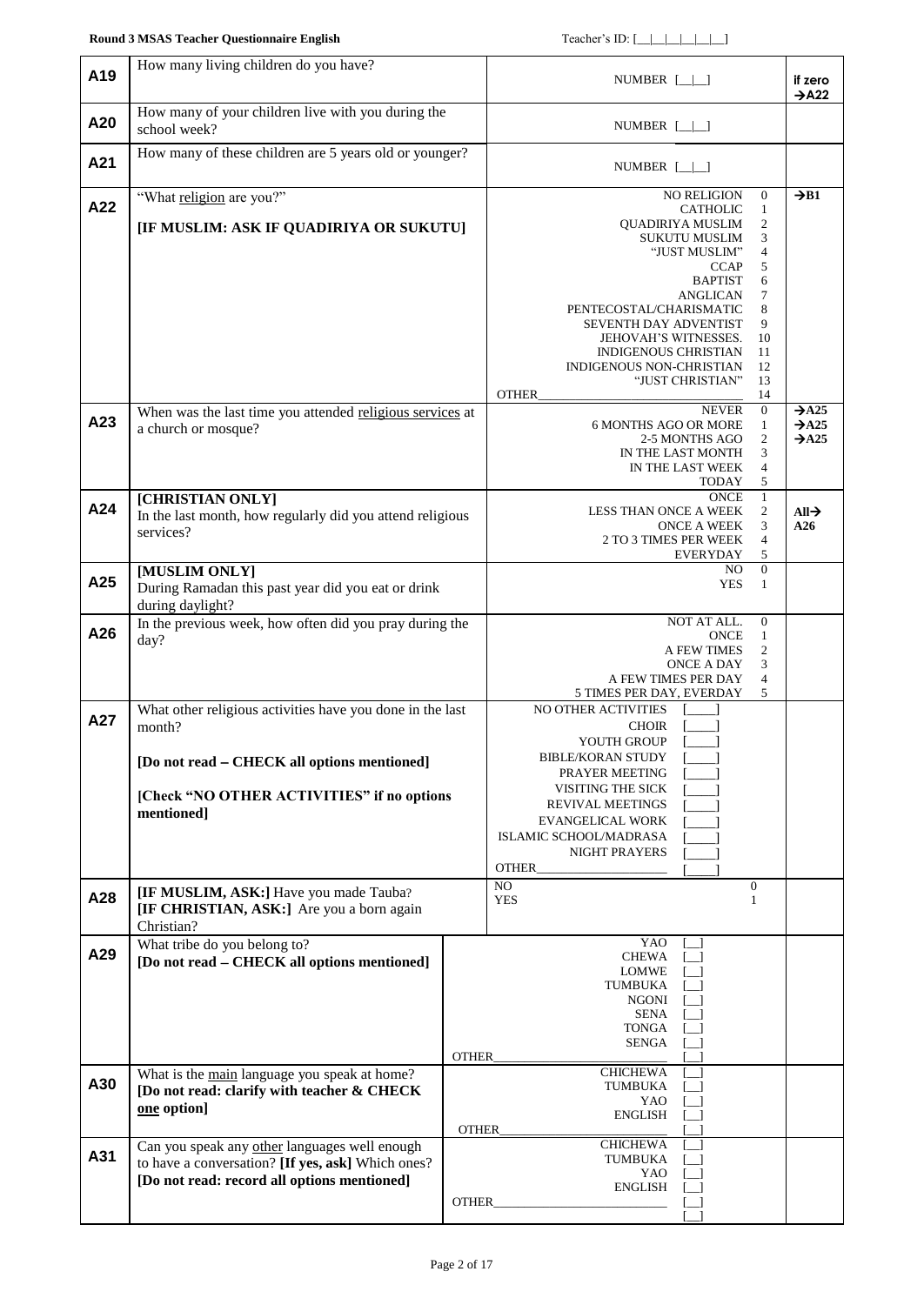#### **SECTION B: HOUSING CHARACTERISTICS**

| <b>B1</b>        | Could you please tell me whether your household has any of the following? |                              |                                | <b>HOUSEHOLD</b>             |                   |                   |
|------------------|---------------------------------------------------------------------------|------------------------------|--------------------------------|------------------------------|-------------------|-------------------|
|                  |                                                                           |                              |                                | N <sub>O</sub>               | <b>YES</b>        |                   |
|                  | A                                                                         |                              | mattress                       | $\boldsymbol{0}$             | 1                 |                   |
|                  | $\bf{B}$                                                                  |                              | Sofa                           | $\boldsymbol{0}$             | $\mathbf{1}$      |                   |
|                  | $\mathcal{C}$                                                             |                              | Table                          | $\boldsymbol{0}$             | 1                 |                   |
|                  | D                                                                         |                              | Chair(s)                       | $\boldsymbol{0}$             | $\mathbf{1}$      |                   |
|                  | ${\bf E}$                                                                 |                              | Paraffin glass lamp            | $\boldsymbol{0}$             | $\mathbf{1}$      |                   |
|                  | $\mathbf{F}$                                                              |                              | Television                     | $\mathbf{0}$                 | 1                 |                   |
|                  | G                                                                         |                              | Radio                          | $\boldsymbol{0}$             | 1                 |                   |
|                  | H                                                                         |                              | Cell phone                     | $\mathbf{0}$                 | $\mathbf{1}$      |                   |
|                  | I                                                                         |                              | Mosquito net                   | $\boldsymbol{0}$             | 1                 |                   |
|                  | J                                                                         |                              | Bicycle                        | $\boldsymbol{0}$             | 1                 |                   |
|                  | $\bf K$                                                                   |                              | Motorcycle                     | $\boldsymbol{0}$             | $\mathbf{1}$      |                   |
|                  | L                                                                         |                              | Car                            | $\mathbf{0}$                 | 1                 |                   |
|                  | M                                                                         |                              | Tin Roof                       | $\mathbf{0}$                 | 1                 |                   |
|                  | $\mathbf N$                                                               |                              | Electricity                    | $\boldsymbol{0}$             | 1                 |                   |
|                  | $\mathbf O$                                                               |                              | Boat/Canoe                     | $\boldsymbol{0}$             | 1                 |                   |
|                  | $\mathbf{P}$                                                              |                              | Books to read                  | $\Omega$                     | 1                 |                   |
|                  | Q                                                                         |                              | [If P=1: Ask:] How many Books? |                              |                   |                   |
|                  | What is the main source of lighting in your household?                    |                              |                                | NO LIGHTING                  | $\Omega$          |                   |
| B <sub>1</sub> a |                                                                           |                              |                                | <b>FIRE</b><br><b>CANDLE</b> | $\mathbf{1}$      |                   |
|                  |                                                                           |                              |                                | PARAFFIN/GAS LAMP            | $\mathbf{2}$<br>3 |                   |
|                  |                                                                           |                              |                                | <b>ELECTRICITY</b>           | $\overline{4}$    |                   |
| <b>B2</b>        | Do you have your own personal cell phone?                                 |                              |                                | N <sub>O</sub>               | $\mathbf{0}$      |                   |
|                  |                                                                           |                              |                                | <b>YES</b>                   | $\mathbf{1}$      |                   |
| <b>B3</b>        | I'm now going to read a list of <b>animals</b> . Would you please tell me | $\mathbf{A}$                 | <b>GOATS</b>                   |                              |                   |                   |
|                  | how many of the following animals your household owns? [READ              | $\, {\bf B}$<br>$\mathsf{C}$ | <b>POULTRY</b>                 |                              |                   |                   |
|                  | <b>LIST INDIVIDUALLY]</b>                                                 | D                            | <b>SHEEP</b><br>CATTLE         |                              |                   |                   |
|                  |                                                                           |                              |                                | $_{\rm NO}$                  | $\boldsymbol{0}$  |                   |
| <b>B4</b>        | Does anyone in your household own any farm land?                          |                              |                                | <b>YES</b>                   | 1                 |                   |
|                  |                                                                           |                              |                                | NO                           | $\overline{0}$    |                   |
| <b>B5</b>        | Does anyone in your household rent any farm land?                         |                              |                                | <b>YES</b>                   | $\mathbf{1}$      |                   |
|                  |                                                                           |                              |                                | NO                           | $\mathbf{0}$      |                   |
| <b>B6</b>        | Does the land you work have irrigation other than rain-                   |                              |                                | <b>YES</b>                   | $\mathbf{1}$      |                   |
|                  | water?                                                                    |                              |                                | NO LAND WORKED               | 2                 | $\rightarrow$ B8a |
| <b>B7</b>        |                                                                           |                              |                                | NO                           | $\boldsymbol{0}$  |                   |
|                  | Did your household fertilize the crops that were just<br>harvested        |                              |                                | <b>YES</b>                   | -1                |                   |

|   | B <sub>8</sub> a                  | B <sub>8</sub> b                       |  |
|---|-----------------------------------|----------------------------------------|--|
|   | WHAT ARE THE MAIN CROPS THAT YOUR | HOW MUCH OF THIS CROP DID YOU          |  |
|   | HOUSEHOLD PRODUCED LAST HARVEST   | PRODUCE LAST HARVEST SEASON?           |  |
|   | SEASON?                           | [ask for E-N only; if exact amount not |  |
|   | [check each option mentioned]     | known, ask to estimate                 |  |
| A |                                   |                                        |  |
| B | Millet [                          |                                        |  |
| C | Sweet potatoes                    |                                        |  |
| D | Sugar Cane                        |                                        |  |
| Ε | Cassava                           |                                        |  |
| F | Rice                              | Bags $(50 \text{ kg})$                 |  |
| G | Groundnuts                        | Bags $(50 \text{ kg})$                 |  |
| H | Beans                             | Bags $(50 \text{ kg})$                 |  |
|   | Maize                             | Bags $(50 \text{ kg})$                 |  |
|   | Tobacco                           | KGs or bales                           |  |
| K | Cotton                            | KGs or bales                           |  |
| L | Soy beans                         | KGs or bales                           |  |
| M | Pigeon Peas                       | Bags $(50 \text{ kg})$                 |  |
| N | Sourghum[                         | KGs                                    |  |
|   | Cow Peas                          | Bags $(50 \text{ kg})$                 |  |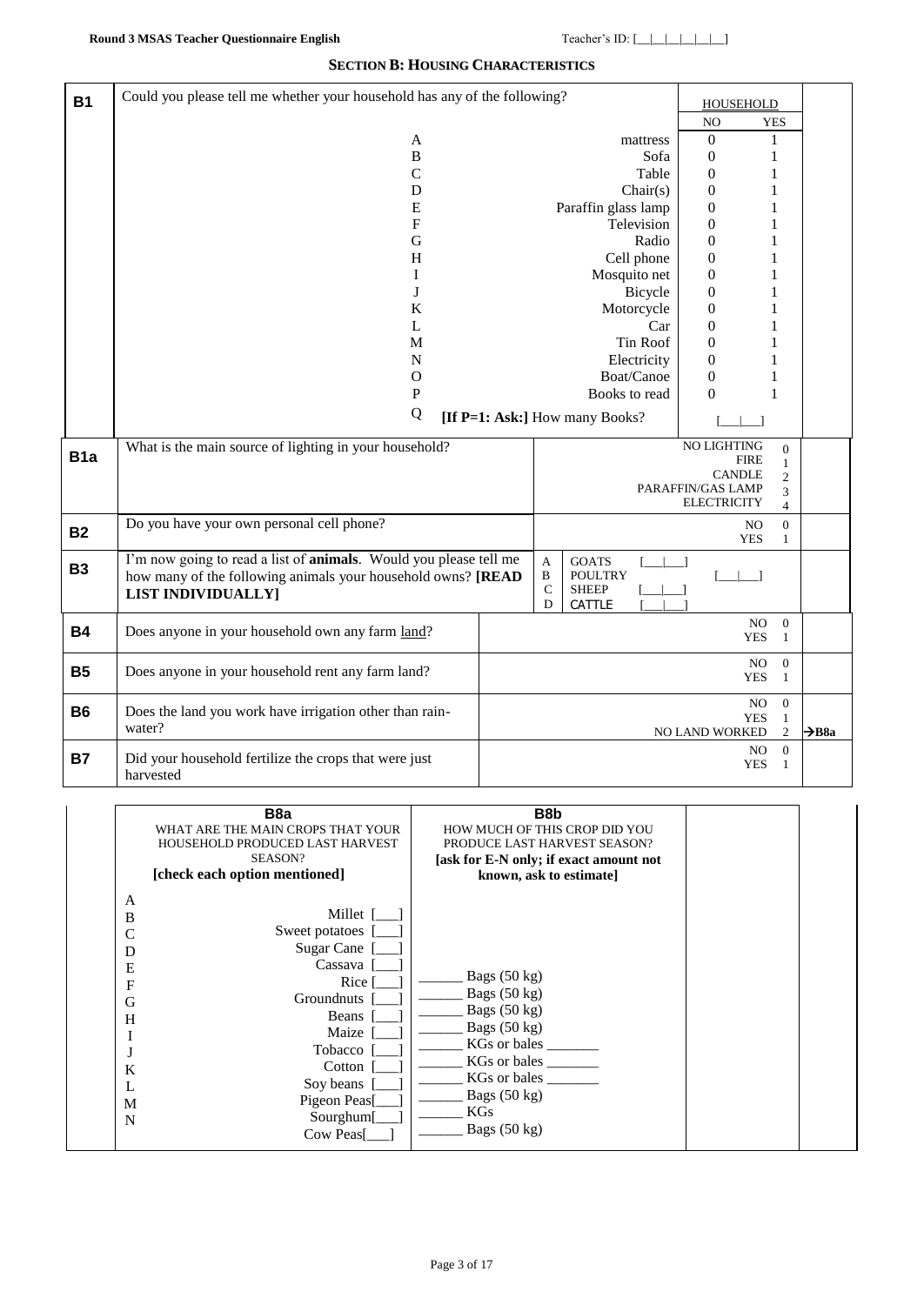| <b>B9</b>  | What is the main source of drinking water for           | piped(dwelling/compound)                      | 1                | $\rightarrow$ B11 |
|------------|---------------------------------------------------------|-----------------------------------------------|------------------|-------------------|
|            | members of your household?                              | piped(public/shared)                          | $\frac{2}{3}$    |                   |
|            |                                                         | open well: protected (dwelling/compound)      |                  | $\rightarrow$ B11 |
|            |                                                         | open well: protected (public/shared)          | $\overline{4}$   |                   |
|            |                                                         | open well: unprotected (dwelling/compound)    | $\mathfrak s$    | $\rightarrow$ B11 |
|            |                                                         | open well: unprotected (public/shared)        | 6                |                   |
|            |                                                         | borehole(dwelling/compound)                   | $\boldsymbol{7}$ | $\rightarrow$ B11 |
|            |                                                         | borehole(public/shared)                       | 8                |                   |
|            |                                                         | spring/river/pond/dam                         | 9                |                   |
|            |                                                         | Other                                         | 10               |                   |
|            | How long does it take to go to that source to get water |                                               |                  |                   |
| <b>B10</b> | and come back again?                                    | <b>HOURS</b>                                  |                  |                   |
|            |                                                         | <b>MINUTES</b>                                |                  |                   |
|            | What kind of toilet facilities does your household      | flush toilet                                  | 1                |                   |
| <b>B11</b> | have?                                                   | VIP pit latrine (lid, cement floor, fly trap) | $\boldsymbol{2}$ |                   |
|            |                                                         | Standard pit latrine (cement floor,)          | 3                |                   |
|            | [If pit latrine: ask: own or shared?]                   | Traditional pit latrine (mud floor).          | $\overline{4}$   |                   |
|            |                                                         | no facility/bush/field/throw away             | 5                |                   |
|            | What is the main material used for flooring in your     | natural (earth/sand/mud/dung)                 | $\mathbf{1}$     |                   |
| <b>B12</b> | household?                                              | rudimentary (wood/broken brick)               | $\sqrt{2}$       |                   |
|            |                                                         | finished (polished wood/cement/tile)          | 3                |                   |
|            |                                                         | other                                         | $\overline{4}$   |                   |
|            | What is the type of fuel mainly used for cooking in     | electricity                                   | $\mathbf{1}$     |                   |
| <b>B13</b> | your household?                                         | paraffin                                      | $\overline{c}$   |                   |
|            |                                                         | charcoal                                      | 3                |                   |
|            |                                                         | firewood                                      | $\overline{4}$   |                   |
|            |                                                         | straw                                         | 5                |                   |
|            |                                                         | other                                         | 6                |                   |
|            | What is the total number of rooms in your household     |                                               |                  |                   |
| <b>B14</b> | or compound, including bedrooms, living rooms, and      | ROOMS $\lceil$                                |                  |                   |
|            | rooms in which you eat?                                 |                                               |                  |                   |
|            |                                                         |                                               |                  |                   |

### **SECTION C. EDUCATION, TRAINING, AND TEACHING EXPERIENCE**

|                  | C1_Script: "Now I would like to ask you a few questions about your education, teacher training, and teaching<br>experience."                             |                                                                                            |                                                             |                                                             |
|------------------|----------------------------------------------------------------------------------------------------------------------------------------------------------|--------------------------------------------------------------------------------------------|-------------------------------------------------------------|-------------------------------------------------------------|
| C <sub>1</sub>   | What is your academic qualification?                                                                                                                     | <b>PSLC</b><br><b>JUNIOR CERTIFICATE (JCE)</b><br>MALAWI SCHOOL CERT. OF EDUC (MSCE)       | $\mathbf{1}$<br>$\overline{c}$<br>3<br>$\overline{4}$       |                                                             |
| C <sub>2</sub>   | What is your teaching professional grade?                                                                                                                | None<br>PT1<br>PT <sub>2</sub><br>PT3<br>PT <sub>4</sub><br>P <sub>8</sub>                 | $\Omega$<br>1<br>$\overline{2}$<br>3<br>$\overline{4}$<br>5 |                                                             |
| C <sub>2a</sub>  | Have you ever applied for a promotion?                                                                                                                   | NO.<br><b>YES</b><br>NOT ELIGIBLE (< 3 YEARS TEACHING)<br>NOT ELIGIBLE (VOLUNTEER TEACHER) | $\mathbf{0}$<br>$\mathbf{1}$<br>2<br>3                      | $\rightarrow$ C2e<br>$\rightarrow$ C2e<br>$\rightarrow$ C2e |
| C2b              | The last time you applied for a promotion, were you<br>interviewed by the Teaching Service Commission?                                                   | NO.<br><b>YES</b>                                                                          | $\Omega$<br>-1                                              | $\rightarrow$ C2e                                           |
| C2c              | The last time you applied for a promotion were you awarded<br>the promotion?                                                                             | NO.<br><b>YES</b>                                                                          | $\Omega$<br>$\mathbf{1}$                                    | $\overline{\triangleright}$ C2e                             |
| C <sub>2</sub> d | What year did you receive the promotion?                                                                                                                 | YEAR $[$ __   __   __   __  <br>$DON'T$ KNOW = 8888                                        |                                                             |                                                             |
| C <sub>2e</sub>  | Have you ever received training at the Teacher's Training<br>College?                                                                                    | NO.<br><b>YES</b>                                                                          | $\mathbf{0}$<br>$\mathbf{1}$                                | $\rightarrow$ C5                                            |
| C2f              | Was your training at the Teacher's College a 2 year course,<br>a 1 year course (MASTEP) or did you attend the MIITEP<br>training during school holidays? | <b>2 YEAR COURSE</b><br>1 YEAR COURSE (MASTEP)<br>DURING SCHOOL HOLIDAYS (MIITEP)          | $\mathbf{1}$<br>2<br>3                                      |                                                             |
| C2g              | What was the last year you received training from the<br>Teacher's Training College?                                                                     | YEAR $[$ __   __   __   __  <br>$DON'T$ KNOW = 8888                                        |                                                             |                                                             |
| C <sub>5</sub>   | Have you ever received zonal-based in-service training at<br>the Teacher Development Center (TDC)?                                                       | NO <sub>0</sub><br>YES 1                                                                   |                                                             | $\rightarrow$ C5c                                           |
| C5a              | Was the training at the Teacher Development Center (TDC)<br>on classroom teaching methods, subject content or both?                                      | <b>CLASSROOM TEACHING METHODS 1</b><br>SUBJECT CONTENT TRAINING 2<br>BOTH 3                |                                                             |                                                             |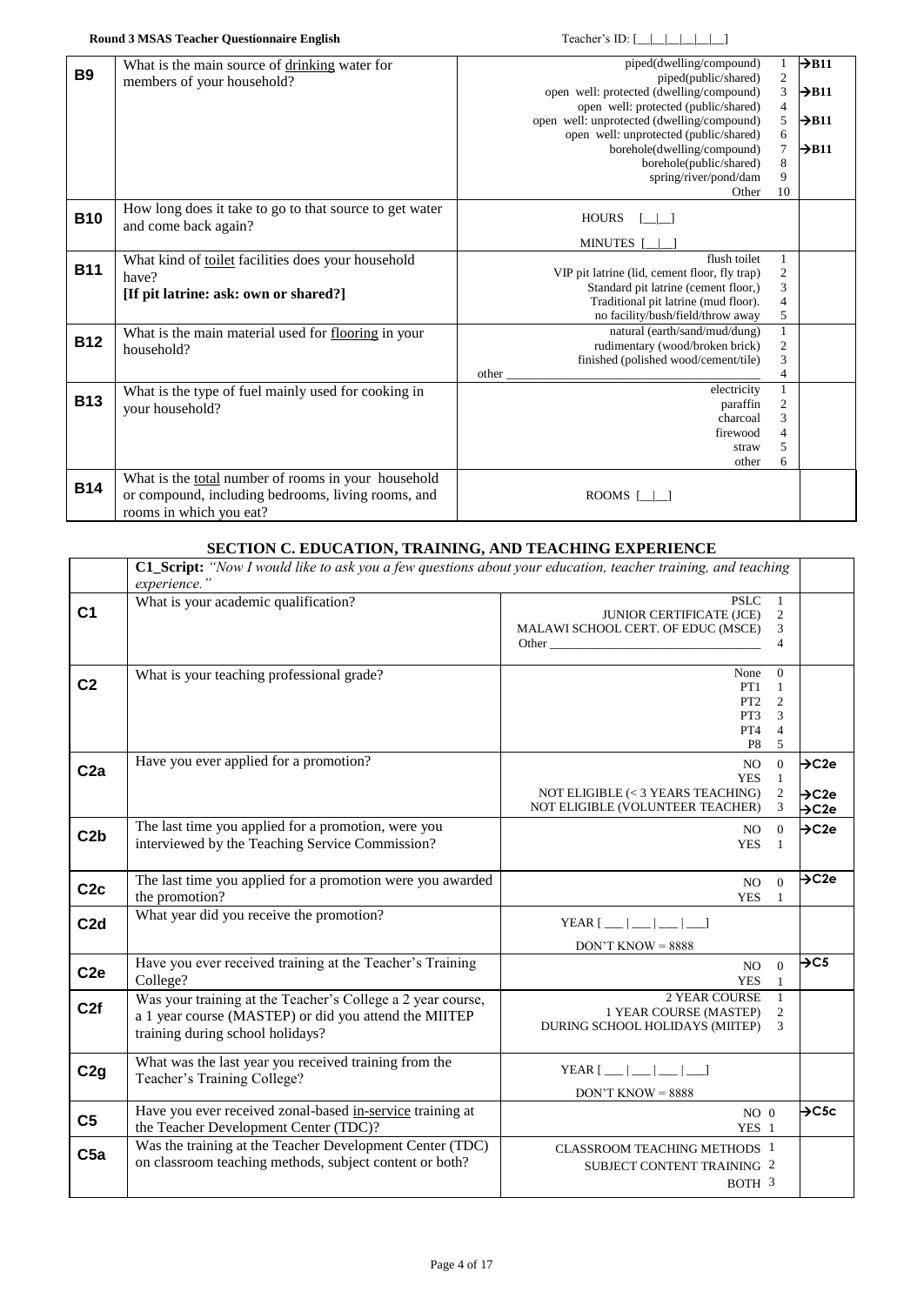|                 | <b>Round 3 MSAS Teacher Questionnaire English</b>                                                                                                                       | Teacher's ID: $[\_   \_   \_   \_   \_ ]$                                                                            |                   |
|-----------------|-------------------------------------------------------------------------------------------------------------------------------------------------------------------------|----------------------------------------------------------------------------------------------------------------------|-------------------|
| C5b             | When was the last time you received in-service training at<br>the Teacher's Development Center (TDC)?                                                                   | YEAR $[$ __   __   __   __  <br>$DON'T$ KNOW = 8888                                                                  |                   |
|                 |                                                                                                                                                                         | <b>ASK</b> WHAT SCHOOL TERM?<br>TERM $1 = 1$<br>TERM $2 = 2$<br>TERM $3 = 3$<br>$DON'T$ KNOW = 88                    |                   |
| C <sub>5c</sub> | Have you ever had cluster-based in-service training?<br>[note: a school cluster Center is a small group of schools<br>that participate in training activities together] | NO <sub>0</sub><br>YES 1                                                                                             | $\rightarrow$ C5f |
| C5d             | Was the cluster-based training on classroom teaching<br>methods, subject content or both?                                                                               | <b>CLASSROOM TEACHING METHODS 1</b><br><b>SUBJECT TRAINING 2</b><br>BOTH 3                                           |                   |
| C <sub>5e</sub> | When was the last time you received cluster-based in-<br>service training?                                                                                              | YEAR $\lceil$ $\lfloor$ $\lfloor$ $\lfloor$ $\lfloor$ $\lfloor$ $\lfloor$ $\lfloor$ $\rfloor$<br>$DON'T$ KNOW = 8888 |                   |
|                 |                                                                                                                                                                         | <b>ASK</b> WHAT SCHOOL TERM?<br>TERM $1 = 1$<br>TERM $2 = 2$<br>TERM $3 = 3$<br>$DON'T$ KNOW = 88                    |                   |
| C5f             | Have you ever had school-based inset training at this<br>school?                                                                                                        | NO <sub>0</sub><br>YES 1                                                                                             | $\rightarrow$ C5i |
| C5g             | Was the inset training on classroom teaching methods,<br>subject content or both?                                                                                       | <b>CLASSROOM TEACHING METHODS 1</b><br><b>SUBJECT TRAINING 2</b><br>BOTH 3                                           |                   |
| C5h             | When was the last time you received inset training at this<br>school?                                                                                                   | YEAR $[$ __   __   __   __  <br>$DON'T$ KNOW = 8888<br><b>ASK</b> WHAT SCHOOL TERM?<br>TERM $1 = 1$<br>TERM $2 = 2$  |                   |
|                 |                                                                                                                                                                         | TERM $3 = 3$<br>$DON'T$ KNOW = 88                                                                                    |                   |

| C <sub>5i</sub> | In this school year, has your classroom been supervised by<br>Troopers (Mobile Teacher Training Troopers (MTTT)?                                     |                                                                                                                                                                                           |                                                               | NO <sub>0</sub><br>YES <sub>1</sub>                                                           | $\rightarrow$ C5i |
|-----------------|------------------------------------------------------------------------------------------------------------------------------------------------------|-------------------------------------------------------------------------------------------------------------------------------------------------------------------------------------------|---------------------------------------------------------------|-----------------------------------------------------------------------------------------------|-------------------|
|                 |                                                                                                                                                      |                                                                                                                                                                                           | IF YES, ASK WHAT SCHOOL TERM?<br>TERM $1 = 1$<br>TERM $2 = 2$ |                                                                                               |                   |
| C5j             | Have you ever received<br>specialized training in<br><b>Tread list1</b>                                                                              | HIV/AIDS $0 = No$ , $1 = Yes$ , $88 = DK$<br>ENVIRONMENT $0 = No$ , $1 = Yes$ , $88 = DK$<br>$0 = No, 1 = Yes, 88 = DK$<br>GENDER SENSITIVITY                                             |                                                               |                                                                                               |                   |
| C5k             | In this school year, have you<br>received any of the following<br>types of training?<br>[read list]                                                  | $0 = No$ , $1 = Yes$ , $88 = DK$<br>MESA<br><b>MTTA</b><br>$0 = No, 1 = Yes, 88 = DK$<br>SAFE SCHOOLS PROJECT TRAINING<br>$0 = No, 1 = Yes, 88 = DK$<br>ASK "ANY OTHER TYPE OF TRAINING?" |                                                               |                                                                                               |                   |
| C <sub>11</sub> | What type of employment do you have?<br>[read list]                                                                                                  |                                                                                                                                                                                           |                                                               | PERMANENT 1<br>MONTH TO MONTH 2<br>VOLUNTEER, LOCAL COMMUNITY 3<br>VOLUNTEER, INTERNATIONAL 4 |                   |
| C <sub>12</sub> | Not including this school year, how many years have you<br>been teaching at this primary school?<br>[Code as 0 if first year at this primary school] |                                                                                                                                                                                           |                                                               | YEARS [   ]                                                                                   |                   |
| C12aa           | [Check: if C12 is less than one, askElse $\rightarrow$ C12a]<br>What is the name of the school where you were teaching<br>last year?                 |                                                                                                                                                                                           |                                                               | IF NOT TEACHING LAST YEAR, CIRLCE 1                                                           |                   |
| C12a            | Not including this school year, how many years have you<br>been teaching?<br>[Code as 0 if first year of teaching]                                   |                                                                                                                                                                                           |                                                               | <b>YEARS</b>                                                                                  |                   |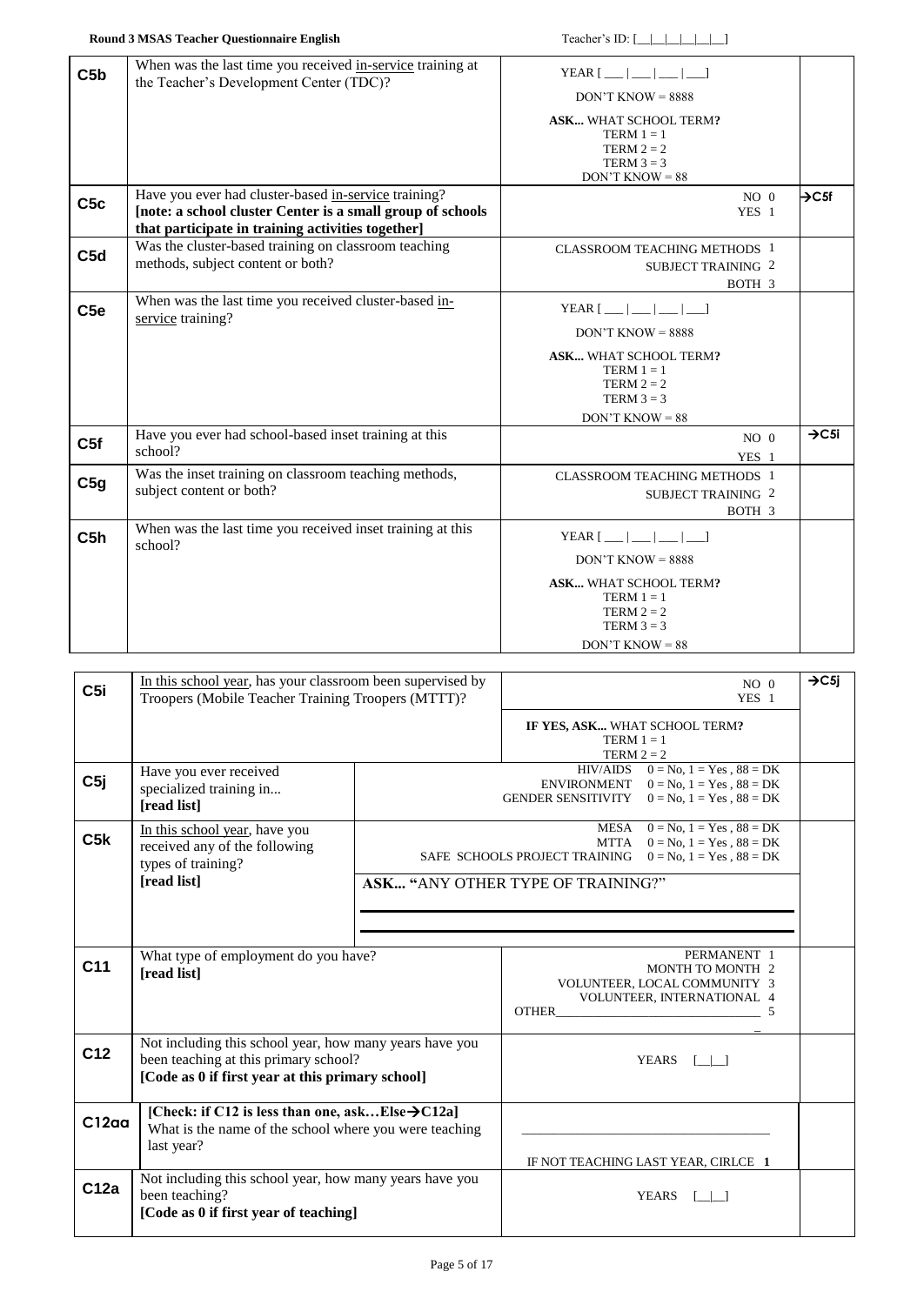| C <sub>14</sub> | During this school term, what standard(s) are you assigned<br>to teach?                                                                                                                                                                                                                                                                                                                                                                                                                                                                                |                                                                                                                                                                                                      |              | <b>STANDARD</b><br><b>STANDARD</b><br><b>STANDARD</b><br><b>STANDARD</b> |                                                                                                                                                                           |                                           |                              |
|-----------------|--------------------------------------------------------------------------------------------------------------------------------------------------------------------------------------------------------------------------------------------------------------------------------------------------------------------------------------------------------------------------------------------------------------------------------------------------------------------------------------------------------------------------------------------------------|------------------------------------------------------------------------------------------------------------------------------------------------------------------------------------------------------|--------------|--------------------------------------------------------------------------|---------------------------------------------------------------------------------------------------------------------------------------------------------------------------|-------------------------------------------|------------------------------|
| C <sub>15</sub> | In the last week, did you teach any standards that you are<br>not assigned to teach?                                                                                                                                                                                                                                                                                                                                                                                                                                                                   |                                                                                                                                                                                                      |              |                                                                          |                                                                                                                                                                           | $NO$ $0$<br>$YES$ 1                       | $\rightarrow$ C17            |
| C16             | Which additional standards did you teach?                                                                                                                                                                                                                                                                                                                                                                                                                                                                                                              |                                                                                                                                                                                                      |              | <b>STANDARD</b><br><b>STANDARD</b><br>STANDARD<br><b>STANDARD</b>        |                                                                                                                                                                           |                                           |                              |
|                 |                                                                                                                                                                                                                                                                                                                                                                                                                                                                                                                                                        |                                                                                                                                                                                                      |              | a.<br><b>Assigned</b>                                                    | b.<br>Has<br><b>Guides</b><br><b>Available</b>                                                                                                                            | c.<br>Has books<br>for all<br>students    |                              |
| C <sub>17</sub> | AGRICULTURE. (ST5-7)<br>a. This school term, what<br>A<br>B<br>CHICHEWA (ST3-8)<br>$subject(s)$ are you assigned<br>D<br>ENGLISH (ST3-8)<br>to teach?<br>G<br>LIFE SKILLS (ST3-8)<br>[Do not read: record all<br>Н<br><b>MATHEMATICS (ST5-8)</b><br>options mentioned]<br>H1<br>Ι<br>MUSIC (ST8)<br>K<br><b>b.</b> Do you have the teacher<br>K1<br><b>EXPRESSIVE ARTS</b><br>guide for [subject?]?<br>L1<br>$(ST3-8)$<br>M1<br>c. Do you have books in<br>M2<br>[subject] for all of your<br>M <sub>3</sub><br>N<br>students?<br>SOCIAL STUDIES (ST8) | NUMERACY AND MATH (ST3-4)<br>PHYSICAL EDUCATION (ST8)<br>BIBLE KNOWLEDGE/REL STUDIES<br>SCIENCE AND ENV SCIENCES (ST 3-7)<br>ப<br><b>SCIENCE AND TECH (ST5-7)</b><br><b>INTEGRATED SCIENCE (ST8)</b> |              |                                                                          |                                                                                                                                                                           |                                           |                              |
| C18             | <b>ENGLISH</b><br>What languages do you speak when<br>A<br>B<br>teaching?<br>${\bf C}$<br>YAO<br>[Do not read: record all options<br>D<br><b>OTHER</b><br>mentioned]                                                                                                                                                                                                                                                                                                                                                                                   | <b>CHICHEWA</b>                                                                                                                                                                                      |              |                                                                          |                                                                                                                                                                           |                                           |                              |
| C <sub>19</sub> | During the third term of the previous academic year, did you<br>give extra lessons for pupils?                                                                                                                                                                                                                                                                                                                                                                                                                                                         |                                                                                                                                                                                                      |              |                                                                          |                                                                                                                                                                           | $\mathbf{0}$<br>NO.<br><b>YES</b><br>1    |                              |
| C <sub>20</sub> | During this school year, have you given extra lessons for<br>pupils?                                                                                                                                                                                                                                                                                                                                                                                                                                                                                   | NO.<br>$\overline{0}$<br><b>YES</b><br>1<br>DURING SCHOOL HOURS                                                                                                                                      |              |                                                                          | $\rightarrow$ C27                                                                                                                                                         |                                           |                              |
| C <sub>21</sub> | When do you conduct these extra lessons, during school<br>hours, outside of school hours or both?                                                                                                                                                                                                                                                                                                                                                                                                                                                      |                                                                                                                                                                                                      |              |                                                                          | <b>OUTSIDE OF SCHOOL HOURS</b>                                                                                                                                            | 1<br>2<br><b>BOTH</b><br>3                |                              |
| C <sub>22</sub> | Where did you conduct these extra lessons?<br>[Do not read: record all options mentioned]                                                                                                                                                                                                                                                                                                                                                                                                                                                              |                                                                                                                                                                                                      |              |                                                                          | <b>IN SCHOOL</b><br><b>OWN HOME</b><br>ELSEWHERE                                                                                                                          |                                           |                              |
| C <sub>23</sub> | Are these lessons for individual pupils, for groups of pupils,<br>or for both?                                                                                                                                                                                                                                                                                                                                                                                                                                                                         | <b>INDIVIDUAL PUPILS</b><br>1<br><b>GROUPS OF PUPILS</b><br>2<br>BOTH INDIVIDUAL AND GROUP<br>3                                                                                                      |              |                                                                          |                                                                                                                                                                           |                                           |                              |
| C <sub>24</sub> | In the last week, how much time did you spend giving extra<br>lessons?                                                                                                                                                                                                                                                                                                                                                                                                                                                                                 | HOURS $[\_]\_]$<br>MINUTES [_ _]<br>[if 0 enter 0 in both hours and minutes]                                                                                                                         |              |                                                                          |                                                                                                                                                                           |                                           | if zero<br>$\rightarrow$ C27 |
| C <sub>25</sub> | Is this number of hours less than, more than or the usual<br>number of hours you do this?                                                                                                                                                                                                                                                                                                                                                                                                                                                              |                                                                                                                                                                                                      |              |                                                                          | <b>LESS THAN</b><br>MORE THAN<br>DON'T KNOW                                                                                                                               | -1<br>2<br><b>USUAL</b><br>3<br>88        |                              |
|                 |                                                                                                                                                                                                                                                                                                                                                                                                                                                                                                                                                        |                                                                                                                                                                                                      |              |                                                                          |                                                                                                                                                                           |                                           |                              |
|                 | C27_Script: "It is often hard to support one's family and secure basic needs with one job. Some people do extra<br>work to earn money or other compensation."                                                                                                                                                                                                                                                                                                                                                                                          |                                                                                                                                                                                                      |              |                                                                          |                                                                                                                                                                           |                                           |                              |
| C <sub>27</sub> | Do you do any other work besides teaching for which you earn<br>kwacha or in-kind pay? I am thinking of things like working in a<br>family farm/business, or working in a shop.                                                                                                                                                                                                                                                                                                                                                                        |                                                                                                                                                                                                      |              |                                                                          |                                                                                                                                                                           | $\overline{0}$<br>NO.<br><b>YES</b><br>-1 | $\rightarrow$ C31            |
| C <sub>28</sub> | What other type of work do you currently do?<br>[Do not read: record all options mentioned]                                                                                                                                                                                                                                                                                                                                                                                                                                                            | A<br>B<br>$\mathsf C$<br>D<br>E<br>$\boldsymbol{\mathrm{F}}$<br>G<br>H<br>$\bf{I}$                                                                                                                   | <b>OTHER</b> |                                                                          | SUBSISTENCE FARMING<br><b>COMMERCIAL FARMING</b><br>SALARIED EMPLOYMENT<br>SALES/VENDOR<br>TEMP: KWACHA/GANYU<br>SKILLED ARTISAN<br>MARKET VENDOR/SELLER<br>DOMESTIC WORK | - 1                                       |                              |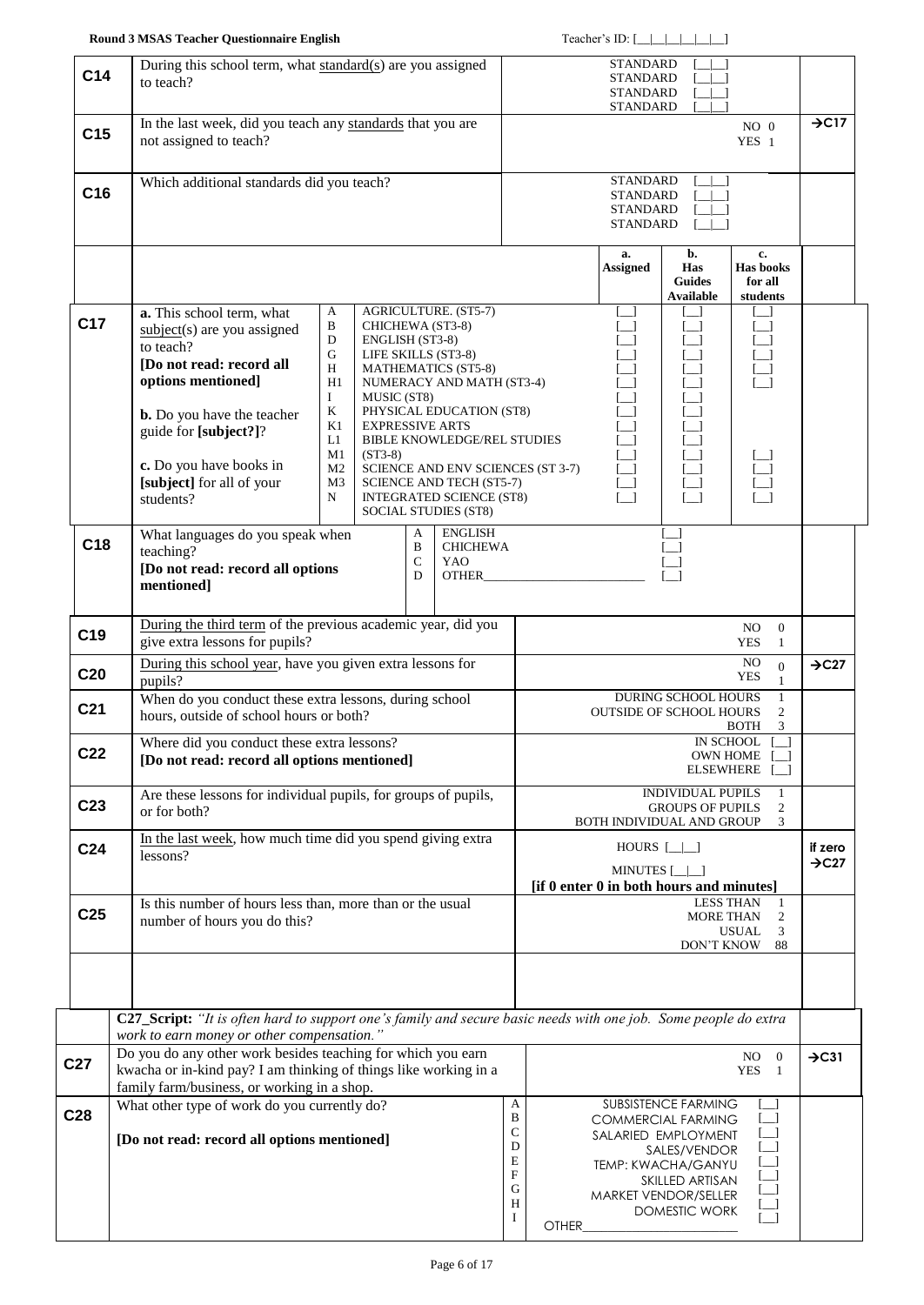| C <sub>29</sub> | In the last school day, how many hours did you spend doing this<br>work?                                                                                                                                                                                                      |                                                                                                  | $HOURS$ $\Box$                                                                                                                                                                                                                                                                                                                         |                          | if zero<br>$\rightarrow$ C31 |
|-----------------|-------------------------------------------------------------------------------------------------------------------------------------------------------------------------------------------------------------------------------------------------------------------------------|--------------------------------------------------------------------------------------------------|----------------------------------------------------------------------------------------------------------------------------------------------------------------------------------------------------------------------------------------------------------------------------------------------------------------------------------------|--------------------------|------------------------------|
| C30             | Is this number of hours less than, more than or the usual number of<br>hours you usually do this?                                                                                                                                                                             |                                                                                                  | <b>LESS THAN</b><br><b>MORE THAN</b><br>USUAL.                                                                                                                                                                                                                                                                                         | 1<br>$\overline{c}$<br>3 |                              |
|                 | C31_Script: "Now I am going to ask you about the challenges this school and you face."                                                                                                                                                                                        |                                                                                                  |                                                                                                                                                                                                                                                                                                                                        |                          |                              |
| C <sub>31</sub> | a. What is the main difficulty THIS SCHOOL faces in<br>teaching its pupils?<br>[ENTER "1" FOR MAIN DIFFICULTY: ASK]<br><b>b.</b> What is the next important difficulty<br>[ENTER "2" FOR NEXT MAIN DIFFICULTY: ASK]<br>c. Any others?<br>[ENTER "3" FOR NEXT MAIN DIFFICULTY] | A<br>$\bf{B}$<br>$\mathbf C$<br>D<br>E<br>$\overline{F}$<br>G<br>H<br>I<br>J<br>K<br>L<br>M<br>N | NO PROBLEMS/NO OTHER PROBLEMS<br><b>LACK OF TEACHING MATERIALS</b><br>POOR FACILITIES<br>UNDISCIPLINED PUPILS<br><b>CLASS SIZE TOO LARGE</b><br>LOW PAY.<br>DELAYED PAY.<br>TRAVEL/DISTANCE TO SCHOOL.<br>NO PROMOTION OPPORTUNITY<br><b>LACK OF HOUSING</b><br><b>TEACHER ABSENCE</b><br><b>OTHER</b><br><b>OTHER</b>                 |                          |                              |
|                 |                                                                                                                                                                                                                                                                               |                                                                                                  | <b>OTHER</b>                                                                                                                                                                                                                                                                                                                           |                          |                              |
| C <sub>32</sub> | a. What is the main difficulty YOU face as a teacher?<br>[ENTER "1" FOR MAIN DIFFICULTY: ASK]<br><b>b.</b> What is the next important difficulty<br>[ENTER "2" FOR NEXT MAIN DIFFICULTY: ASK]<br>c. Any others?<br>[ENTER "3" FOR NEXT MAIN DIFFICULTY]                       | A<br>$\overline{B}$<br>$\mathbf C$<br>D<br>E<br>F<br>G<br>H<br>I<br>J<br>K<br>L<br>M<br>N        | NO PROBLEMS/NO OTHER PROBLEMS<br><b>LACK OF TEACHING MATERIALS</b><br>POOR FACILITIES<br>UNDISCIPLINED PUPILS<br><b>CLASS SIZE TOO LARGE</b><br>LOW PAY.<br>DELAYED PAY.<br>TRAVEL/DISTANCE TO SCHOOL.<br>NO PROMOTION OPPORTUNITY<br><b>LACK OF HOUSING</b><br><b>TEACHER ABSENCE</b><br><b>OTHER</b><br><b>OTHER</b><br><b>OTHER</b> |                          |                              |

## **SECTION D: ASSIGNMENT OF C[HORES](../../../../../../../bmiller/Local%20Settings/Temporary%20Internet%20Files/OLK7/SQS_TeachQuest_Comments.doc#chores)**

<span id="page-6-0"></span>

|                | pupils."        |                                                                                                                                                                                                                           |                                                |                                                                                                                                                                                               | <b>D1_Script:</b> "Now I would like to ask about work or other responsibilities that you may assign or use to discipline |          |            |             |
|----------------|-----------------|---------------------------------------------------------------------------------------------------------------------------------------------------------------------------------------------------------------------------|------------------------------------------------|-----------------------------------------------------------------------------------------------------------------------------------------------------------------------------------------------|--------------------------------------------------------------------------------------------------------------------------|----------|------------|-------------|
| NO.            | <b>OUESTION</b> |                                                                                                                                                                                                                           |                                                | <b>RESPONSE</b>                                                                                                                                                                               |                                                                                                                          | NO.      | <b>YES</b> | <b>SKIP</b> |
| D <sub>1</sub> | each response   | Sometimes pupils help out or are.<br>required to work at school.<br>Have you assigned pupils the following<br>chores or work at school in the past<br>week? Have you assigned.<br>[Read list A-I individually and circle] | А<br>B<br>$\mathbf C$<br>D<br>E<br>F<br>G<br>Н | Work at school<br>Sweeping the school ground<br>Cleaning classrooms<br>Cleaning bathrooms/latrines<br>Cleaning the blackboard<br>Fetching water<br>Tutoring/helping other pupils<br>Any Other | Gardening or farming fields for school<br>Digging latrines, tree stumps, slashing, etc.                                  | $\theta$ |            |             |
|                | D <sub>3</sub>  | D4                                                                                                                                                                                                                        |                                                | D5                                                                                                                                                                                            | D6                                                                                                                       | D7       |            |             |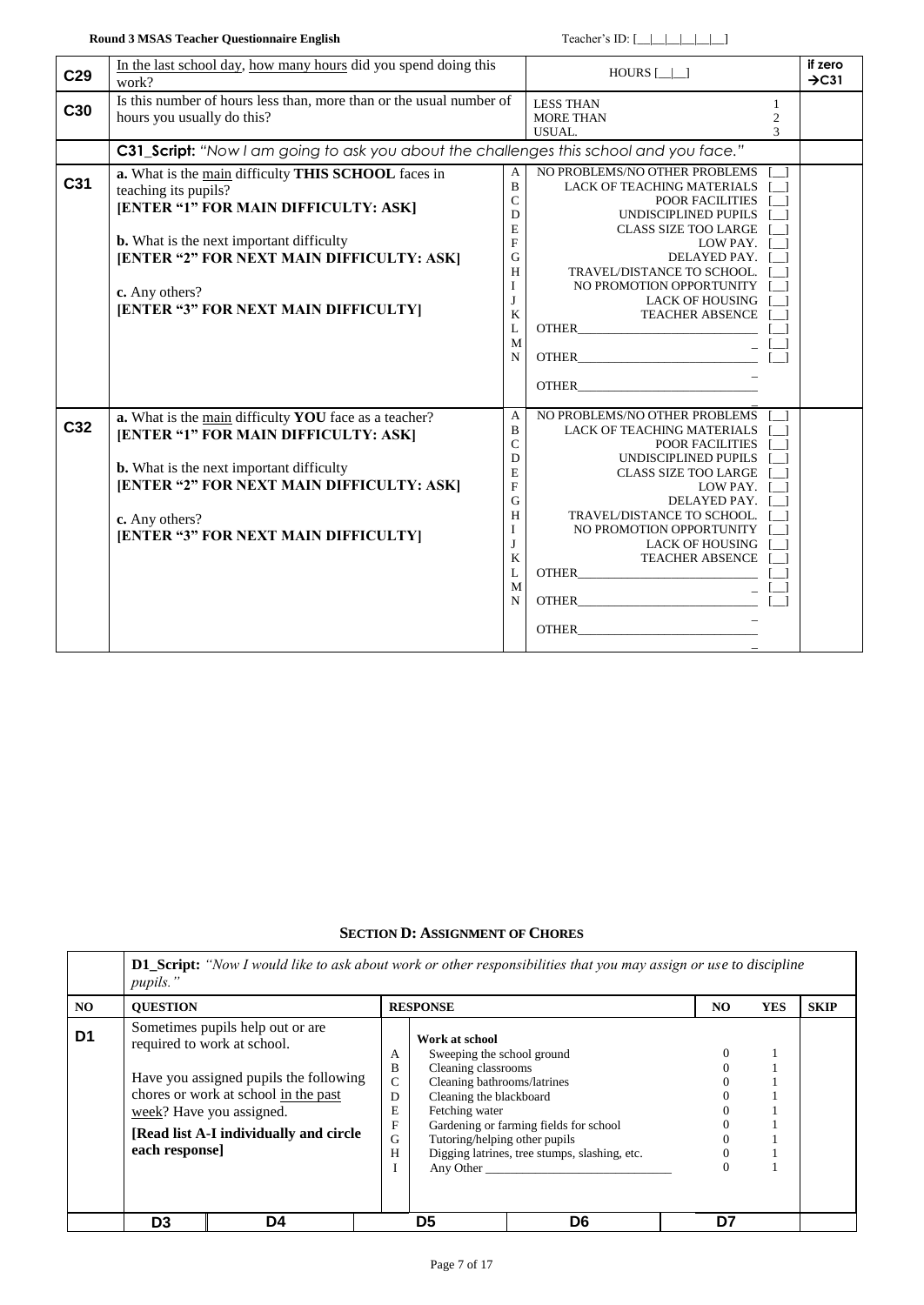#### **Round 3 MSAS Teacher Questionnaire English** Teacher's ID:  $[\_\_\_\_\_\_\_\_\$

| List Each<br>Chore in<br>D1 & 0<br>[ $max 8$ ] | Did you assign this<br>mostly to boys, girls,<br>or equally to both                                   | When you assigned this<br>to girls, was it usually a<br>chore, punishment, or<br><b>b</b> oth |                                                                 | When you assigned this<br>to boys, was it usually a<br>chore, punishment, or<br>both |                                                       | When you assign this<br>chore, when does the<br>pupil usually do it?               |                                                                              |  |
|------------------------------------------------|-------------------------------------------------------------------------------------------------------|-----------------------------------------------------------------------------------------------|-----------------------------------------------------------------|--------------------------------------------------------------------------------------|-------------------------------------------------------|------------------------------------------------------------------------------------|------------------------------------------------------------------------------|--|
| letter                                         | <b>Mostly Boys</b><br>$\mathbf{1}$<br>$\boldsymbol{2}$<br><b>Mostly Girls</b><br>Equally to both<br>3 | chore<br>punishment<br>both<br>not assigned girls                                             | $\mathbf{1}$<br>$\overline{\mathbf{c}}$<br>3<br>4               | chore<br>punishment<br>both<br>not assigned boys                                     | $\mathbf{1}$<br>$\sqrt{2}$<br>3<br>$\overline{4}$     | Before school<br>During classes<br>After school<br>On weekends<br><b>Breaktime</b> | $\mathbf{1}$<br>$\sqrt{2}$<br>3<br>$\overline{\mathcal{L}}$<br>5             |  |
| letter                                         | <b>Mostly Boys</b><br>1<br>$\mathbf{2}$<br><b>Mostly Girls</b><br>3<br>Equally to both                | chore<br>punishment<br>both<br>not assigned girls                                             | $\mathbf{1}$<br>$\overline{c}$<br>3<br>$\overline{4}$           | chore<br>punishment<br>both<br>not assigned boys                                     | 1<br>$\sqrt{2}$<br>3<br>$\overline{4}$                | Before school<br>During classes<br>After school<br>On weekends<br><b>Breaktime</b> | $\mathbf{1}$<br>$\sqrt{2}$<br>$\mathfrak{Z}$<br>$\overline{4}$<br>$\sqrt{5}$ |  |
| letter                                         | <b>Mostly Boys</b><br>$\mathbf{1}$<br>$\overline{c}$<br><b>Mostly Girls</b><br>3<br>Equally to both   | chore<br>punishment<br>both<br>not assigned girls                                             | $\mathbf{1}$<br>$\sqrt{2}$<br>3<br>$\overline{4}$               | chore<br>punishment<br>both<br>not assigned boys                                     | $\mathbf{1}$<br>$\sqrt{2}$<br>3<br>$\overline{4}$     | Before school<br>During classes<br>After school<br>On weekends<br><b>Breaktime</b> | $1\,$<br>$\overline{c}$<br>3<br>$\overline{\mathcal{L}}$<br>5                |  |
| $\Box$<br>letter                               | Mostly Boys<br>$\mathbf{1}$<br>$\overline{c}$<br><b>Mostly Girls</b><br>Equally to both<br>3          | chore<br>punishment<br>both<br>not assigned girls                                             | $\mathbf{1}$<br>$\mathfrak{2}$<br>3<br>$\overline{\mathcal{L}}$ | chore<br>punishment<br>both<br>not assigned boys                                     | $\mathbf{1}$<br>$\sqrt{2}$<br>3<br>$\overline{4}$     | Before school<br>During classes<br>After school<br>On weekends<br><b>Breaktime</b> | $\mathbf{1}$<br>$\overline{c}$<br>3<br>$\overline{\mathcal{A}}$<br>5         |  |
| letter                                         | <b>Mostly Boys</b><br>$\mathbf{1}$<br>$\boldsymbol{2}$<br><b>Mostly Girls</b><br>3<br>Equally to both | chore<br>punishment<br>both<br>not assigned girls                                             | $\mathbf{1}$<br>$\overline{c}$<br>3<br>$\overline{4}$           | chore<br>punishment<br>both<br>not assigned boys                                     | $\mathbf{1}$<br>$\sqrt{2}$<br>3<br>$\overline{4}$     | Before school<br>During classes<br>After school<br>On weekends<br><b>Breaktime</b> | $\mathbf{1}$<br>$\sqrt{2}$<br>3<br>$\overline{4}$<br>5                       |  |
| letter                                         | <b>Mostly Boys</b><br>$\mathbf{1}$<br><b>Mostly Girls</b><br>$\overline{c}$<br>Equally to both<br>3   | chore<br>punishment<br>both<br>not assigned girls                                             | $\mathbf{1}$<br>$\sqrt{2}$<br>3<br>$\overline{\mathcal{L}}$     | chore<br>punishment<br>both<br>not assigned boys                                     | 1<br>$\mathfrak{2}$<br>3<br>4                         | Before school<br>During classes<br>After school<br>On weekends<br><b>Breaktime</b> | $1\,$<br>$\boldsymbol{2}$<br>3<br>$\overline{\mathcal{L}}$<br>5              |  |
| $\Box$<br>letter                               | <b>Mostly Boys</b><br>$\mathbf{1}$<br>$\mathfrak{2}$<br><b>Mostly Girls</b><br>3<br>Equally to both   | chore<br>punishment<br>both<br>not assigned girls                                             | $\mathbf{1}$<br>$\mathfrak{2}$<br>3<br>$\overline{4}$           | chore<br>punishment<br>both<br>not assigned boys                                     | $\mathbf{1}$<br>$\overline{2}$<br>3<br>$\overline{4}$ | Before school<br>During classes<br>After school<br>On weekends<br><b>Breaktime</b> | $\mathbf{1}$<br>$\mathfrak{2}$<br>3<br>$\overline{4}$<br>5                   |  |
| letter                                         | <b>Mostly Boys</b><br>1<br><b>Mostly Girls</b><br>2<br>Equally to both<br>3                           | chore<br>punishment<br>both<br>not assigned girls                                             | $\mathbf{1}$<br>$\mathfrak{2}$<br>3<br>$\overline{4}$           | chore<br>punishment<br>both<br>not assigned boys                                     | $\mathbf{1}$<br>$\sqrt{2}$<br>3<br>$\overline{4}$     | Before school<br>During classes<br>After school<br>On weekends<br><b>Breaktime</b> | $\mathbf{1}$<br>$\overline{c}$<br>3<br>$\overline{\mathcal{L}}$<br>5         |  |

### **SECTION E CLASSROOM PRACTICES AND EXPERIENCES**

|                | questions we will ask if your experience never occurs, rarely occurs, sometimes occurs, or often occurs."                                | <b>E1_Script:</b> "Now we would like to ask some additional questions about your teaching experiences. For these |                            |  |
|----------------|------------------------------------------------------------------------------------------------------------------------------------------|------------------------------------------------------------------------------------------------------------------|----------------------------|--|
| E1             | How often do you encourage pupils to express<br>their opinions in class? Does this happen                                                | <b>NEVER</b><br><b>SOME DAYS</b><br><b>EVERYDAY</b>                                                              | $\Omega$<br>$\mathfrak{D}$ |  |
| E <sub>2</sub> | How often do you encourage your pupils to have<br>discussions in class?                                                                  | <b>NEVER</b><br><b>SOME DAYS</b><br><b>EVERYDAY</b>                                                              | $\Omega$<br>$\overline{c}$ |  |
| E <sub>3</sub> | How often do you encourage pupils to work<br>together on class assignments?                                                              | <b>NEVER</b><br><b>SOME DAYS</b><br><b>EVERYDAY</b>                                                              | $\Omega$<br>$\overline{2}$ |  |
| E4             | How often do you work individually with pupils to<br>help them with their lessons or assignments?                                        | <b>NEVER</b><br><b>SOME DAYS</b><br><b>EVERYDAY</b>                                                              | $\Omega$<br>$\overline{c}$ |  |
| E5             | How often do you assign homework to your<br>pupils?                                                                                      | <b>NEVER</b><br><b>SOME DAYS</b><br><b>EVERYDAY</b>                                                              | $\Omega$<br>2              |  |
| E <sub>6</sub> | How often do you praise your pupils when they do<br>well in class?                                                                       | <b>NEVER</b><br><b>SOME DAYS</b><br><b>EVERYDAY</b>                                                              | $\Omega$<br>$\overline{2}$ |  |
| <b>E7</b>      | How often do you scold pupils when they do not<br>understand their lessons?                                                              | <b>NEVER</b><br><b>SOME DAYS</b><br><b>EVERYDAY</b>                                                              | $\Omega$<br>$\overline{c}$ |  |
| E8             | If some of the class do not understand something,<br>how often does the teacher call on other pupils to<br>help explain it to the class? | <b>NEVER</b><br><b>SOME DAYS</b><br><b>EVERYDAY</b>                                                              | $\Omega$<br>2              |  |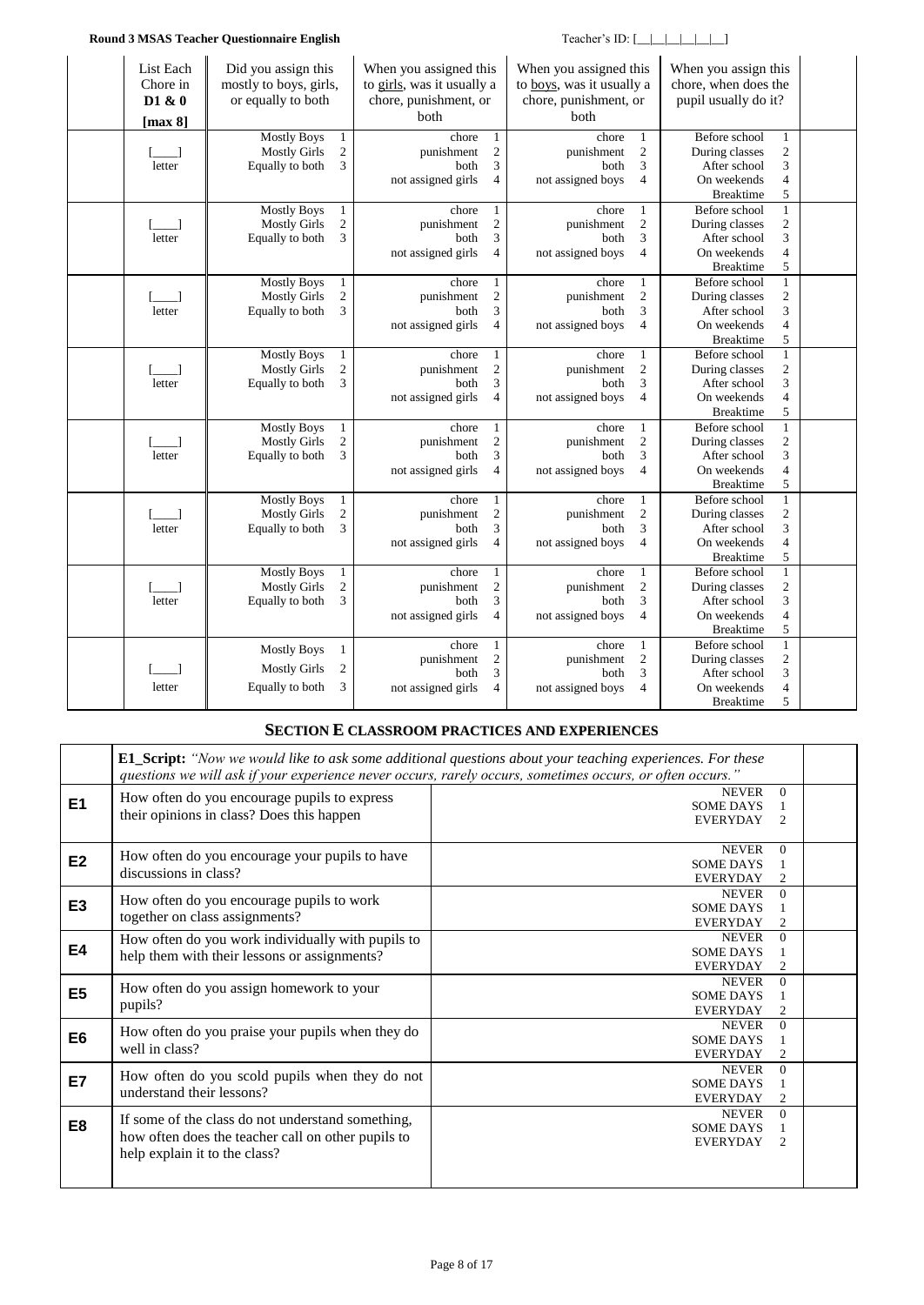### **SECTION F. REPRODUCTIVE HEALTH TEACHING AND KNOWLEDGE**

| F <sub>1</sub> | During this school year, have you taught a class<br>about HIV/AIDS prevention?                                                                  |                                                                                                                                                                                       | $NO$ 0<br>YES 1        |                                      |
|----------------|-------------------------------------------------------------------------------------------------------------------------------------------------|---------------------------------------------------------------------------------------------------------------------------------------------------------------------------------------|------------------------|--------------------------------------|
| F <sub>2</sub> | During this school year, have you taught a class<br>about methods to prevent pregnancy?                                                         |                                                                                                                                                                                       | $NO$ 0<br>YES 1        |                                      |
| F <sub>3</sub> | Do you think it's appropriate for primary<br>schools to teach students about HIV/AIDS<br>prevention?                                            |                                                                                                                                                                                       | $NO$ 0<br>YES 1        |                                      |
| F4             | Do you think it's appropriate for primary<br>schools to teach students about methods to<br>prevent pregnancy?                                   |                                                                                                                                                                                       | $NO$ 0<br>YES 1        |                                      |
| F <sub>5</sub> | From one menstrual period to the next, are there certain days<br>when a woman is more likely to become pregnant if she has<br>sexual relations? | NO.<br><b>YES</b><br><b>DON'T KNOW</b>                                                                                                                                                | $\Omega$<br>1<br>88    | $\rightarrow$ F7<br>$\rightarrow$ F7 |
| F6             | When is a woman most likely to become pregnant if she has<br>sex?<br>[Read response options]                                                    | <b>JUST BEFORE HER PERIOD</b><br><b>DURING HER PERIOD</b><br>RIGHT AFTER HER PERIOD HAS ENDED<br><b>HALFWAY BETWEEN TWO PERIODS</b><br><b>OTHER</b><br>[SPECIFY]<br><b>DON'T KNOW</b> | 2<br>3<br>4<br>5<br>88 |                                      |

<span id="page-8-0"></span>

| F7 | Now I would like to talk about family planning – the various ways or methods that a couple can use to delay<br>or avoid a pregnancy.<br><b>INTERVIEWER:</b> (1) Circle Code 1 for each method mentioned spontaneously. (2) Proceed down<br>column, reading the name and description of each method not mentioned spontaneously. Circle Code<br>2 if recognized after reading description, and Code 3 if not recognized. |                                      |                                                                 |                                 |  |  |  |  |  |
|----|-------------------------------------------------------------------------------------------------------------------------------------------------------------------------------------------------------------------------------------------------------------------------------------------------------------------------------------------------------------------------------------------------------------------------|--------------------------------------|-----------------------------------------------------------------|---------------------------------|--|--|--|--|--|
|    | What methods have you heard about? For Methods not<br>mentioned spontaneously, ask: Have you ever heard<br>of (METHOD)?                                                                                                                                                                                                                                                                                                 | <b>SPONTANEOUS</b><br><b>MENTION</b> | <b>RECOGNIZED</b><br><b>AFTER READING</b><br><b>DESCRIPTION</b> | <b>NOT</b><br><b>RECOGNIZED</b> |  |  |  |  |  |
|    | a) Pill: Women can take a pill every day to avoid<br>becoming pregnant                                                                                                                                                                                                                                                                                                                                                  |                                      | 2                                                               | 3                               |  |  |  |  |  |
|    | b) Injectables: Women can have an injection by a health<br>provider that stops them from becoming pregnant for<br>one or more months                                                                                                                                                                                                                                                                                    |                                      | $\mathfrak{D}$                                                  | 3                               |  |  |  |  |  |
|    | c) Condom: Men can put a rubber sheath on their penis<br>before sexual intercourse                                                                                                                                                                                                                                                                                                                                      |                                      | $\overline{c}$                                                  | 3                               |  |  |  |  |  |
|    | d) Emergency Contraception: Women can take pills up<br>to 72 hours after sexual intercourse to avoid<br>becoming pregnant                                                                                                                                                                                                                                                                                               |                                      | $\overline{2}$                                                  | 3                               |  |  |  |  |  |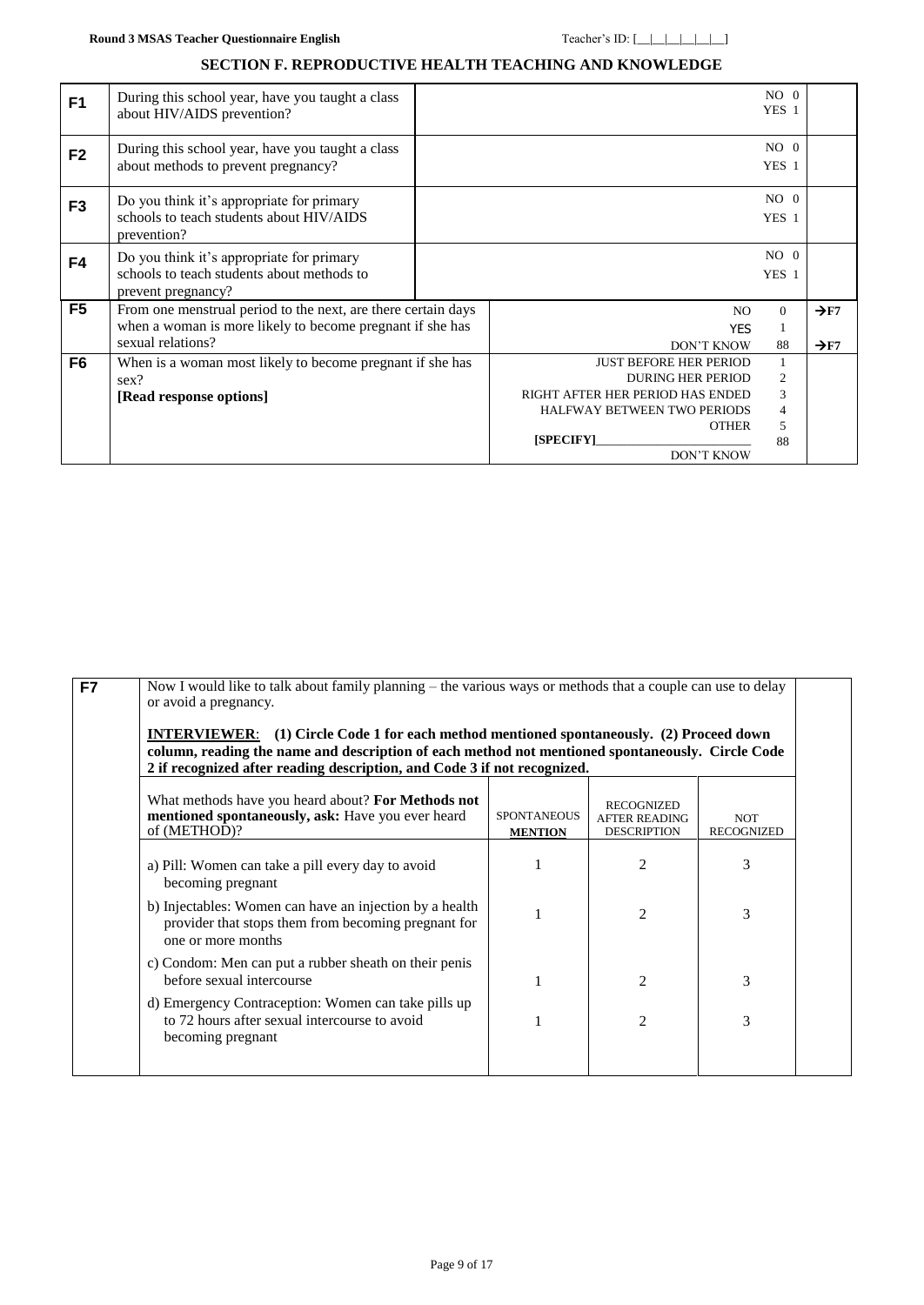| F <sub>8</sub> | What can a person do to avoid or                        | A            |                | Abstain from sex.                                     |          |  |
|----------------|---------------------------------------------------------|--------------|----------------|-------------------------------------------------------|----------|--|
|                | reduce their chances of getting AIDS?                   | B            |                | Use condoms                                           |          |  |
|                |                                                         | $\mathsf{C}$ |                | Limit sex to one partner/stay faithful to one partner |          |  |
|                |                                                         | D            |                | Limit number of sexual partners.                      |          |  |
|                | Do not read list. Circle all                            | E            |                | Avoid sex with prostitutes                            |          |  |
|                | mentioned spontaneously.                                | F            |                | Avoid sex with persons who have many partners         |          |  |
|                |                                                         | G            |                | Avoid sex with homosexuals                            |          |  |
|                | <b>PROBE:</b> "Anything else?"                          | Н            |                | Avoid sex with persons who inject drugs intravenously |          |  |
|                |                                                         |              |                | Avoid blood transfusions.                             |          |  |
|                |                                                         |              |                | Avoid sharing razors/blades                           |          |  |
|                |                                                         | K            |                | Avoid kissing                                         |          |  |
|                |                                                         |              |                | Avoid mosquito bites                                  |          |  |
|                |                                                         | M            |                | Seek protection from traditional practitioner.        |          |  |
|                |                                                         | N            | Other, specify |                                                       |          |  |
|                |                                                         |              |                |                                                       |          |  |
|                |                                                         |              |                | DK any mode of transmission                           | 88       |  |
| F9             | Is it possible for a healthy-looking person to have the |              |                | N <sub>O</sub>                                        | $\Omega$ |  |
|                | AIDS virus?                                             |              |                | <b>YES</b>                                            | - 1      |  |
|                |                                                         |              |                | <b>DON'T KNOW</b>                                     | 88       |  |

# **FOR NON-HEAD TEACHERS ONLY**

# TIME END **[\_\_|\_\_][\_\_|\_\_] (24 HOUR TIME)**

# **NON-HEADTEACHERS PROCEED TO ACASI**

# **HEADTEACHERS/DEPUTY/SENIOR TEACHERS PROCEED TO SECTION EE**

# **NOTE: IF NO HEADTEACHER AVAILABLE ON ANY DAY OF FIELDWORK, DEPUTY HEADTEACHER OR MOST SENIOR TEACHER SHOULD PROCEED TO SECTION EE**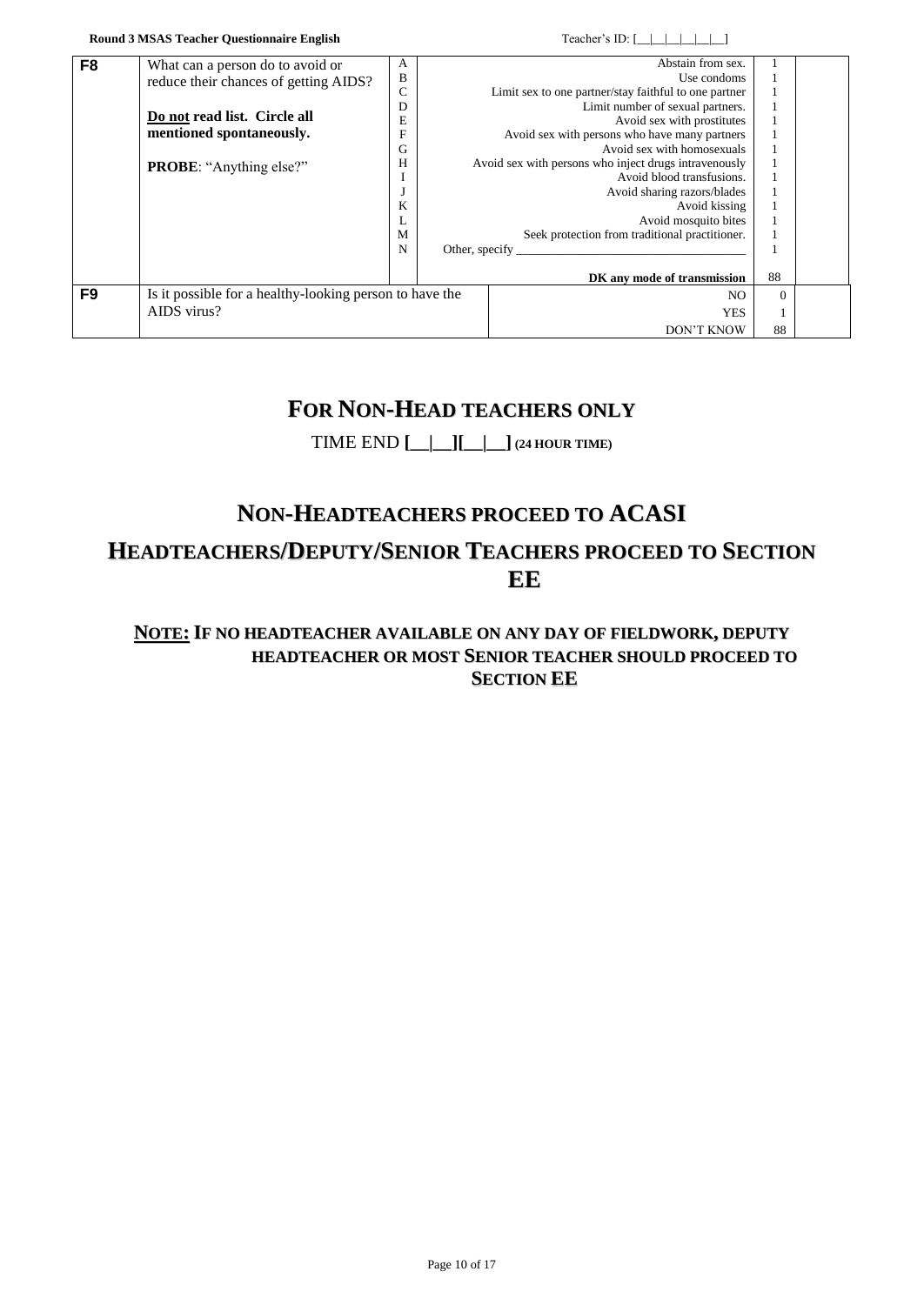# **HEADTEACHERS COMPLETE SECTION EE**

**SECTION EE HEAD TEACHER ONLY QUESTIONS**

|                  | <b>EE1_Script:</b> "Now we would like to ask you some questions about the school and your responsibilities as<br>head teacher." |                |              |                  |                           |              |                                               |             |              |                                  |  |
|------------------|---------------------------------------------------------------------------------------------------------------------------------|----------------|--------------|------------------|---------------------------|--------------|-----------------------------------------------|-------------|--------------|----------------------------------|--|
| EE1              | How many teachers are currently teaching at this<br>school, including volunteer and student teachers?                           |                |              |                  | <b>TOTAL NUMBER</b>       |              | $[-1]$                                        |             |              |                                  |  |
|                  | Of these, how many are female?                                                                                                  |                |              |                  | FEMALE TOTAL              |              | $\begin{bmatrix} 1 & 1 \end{bmatrix}$         |             |              |                                  |  |
|                  | How many teachers are volunteers?                                                                                               |                |              |                  |                           |              |                                               |             |              |                                  |  |
|                  | How many of the volunteer teachers are female?                                                                                  |                |              |                  | TOTAL VOLUNTEERS          |              |                                               |             |              |                                  |  |
|                  | How many teachers are student teachers?                                                                                         |                |              |                  |                           |              |                                               |             |              |                                  |  |
|                  | How many of the student teachers are female?                                                                                    |                |              |                  |                           |              |                                               |             |              |                                  |  |
|                  |                                                                                                                                 |                |              |                  | TOTAL STUDENT TEACHERS    |              |                                               |             |              |                                  |  |
|                  | [For each standard, ask]                                                                                                        |                |              |                  | FEMALE STUDENT TEACHERS [ |              |                                               |             |              |                                  |  |
| EE <sub>1a</sub> | How many permanent teachers are                                                                                                 |                |              |                  |                           |              |                                               |             |              |                                  |  |
|                  | currently teaching [standard]?                                                                                                  | Std            | <b>Total</b> | <b>Permanent</b> | Female                    | Total        | <b>Volunteer</b><br>Female                    |             | <b>Total</b> | <b>Student Teacher</b><br>Female |  |
|                  | How many of the permanent teachers in                                                                                           | $\mathbf{1}$   |              |                  |                           |              |                                               |             |              |                                  |  |
|                  | [standard] are female?                                                                                                          | $\mathbf{2}$   |              |                  |                           |              |                                               |             |              |                                  |  |
|                  | How many volunteer teachers are<br>currently teaching [standard]?                                                               | 3              |              |                  |                           |              |                                               |             |              |                                  |  |
|                  | How many of the volunteer teachers in                                                                                           | 4              |              |                  |                           |              |                                               |             |              |                                  |  |
|                  | [standard] are female?                                                                                                          | 5              |              |                  |                           |              |                                               |             |              |                                  |  |
|                  | How many student teachers are currently                                                                                         | 6              |              |                  |                           |              |                                               |             |              |                                  |  |
|                  | teaching [standard]?                                                                                                            | $\overline{7}$ |              |                  |                           |              |                                               |             |              |                                  |  |
|                  | How many of the student teachers in                                                                                             | 8              |              |                  |                           |              |                                               |             |              |                                  |  |
|                  | [standard] are female?                                                                                                          |                |              |                  |                           |              |                                               |             | SINGLE 1     |                                  |  |
| EE <sub>3</sub>  | Are there single, double or overlapping shifts at this<br>school?                                                               |                |              |                  |                           |              |                                               | OVERLAPPING | DOUBLE 2     | 3                                |  |
|                  | How many boys and girls were enrolled at this school                                                                            |                |              |                  | Std                       | <b>Girls</b> |                                               | <b>Boys</b> |              |                                  |  |
| EE3a             | at the beginning of this school year (include all shifts)?                                                                      |                |              |                  | 1                         |              |                                               |             |              |                                  |  |
|                  |                                                                                                                                 |                |              |                  | $\overline{2}$            |              |                                               |             |              |                                  |  |
|                  |                                                                                                                                 |                |              |                  | 3                         |              |                                               |             |              |                                  |  |
|                  |                                                                                                                                 |                |              |                  | 4                         |              |                                               |             |              |                                  |  |
|                  |                                                                                                                                 |                |              |                  | 5                         |              |                                               |             |              |                                  |  |
|                  |                                                                                                                                 |                |              |                  | 6                         |              |                                               |             |              |                                  |  |
|                  |                                                                                                                                 |                |              |                  | $\overline{7}$            |              |                                               |             |              |                                  |  |
|                  |                                                                                                                                 |                |              |                  | 8                         |              |                                               |             |              |                                  |  |
| EE3b             | [Ask for girls first, then for boys]                                                                                            |                |              |                  | <b>PSLE</b>               |              | Girls                                         | <b>Boys</b> |              |                                  |  |
|                  | How many [girls/boys] took the PSLE in 2008? How                                                                                |                |              |                  | <b>Takers</b>             |              |                                               |             |              |                                  |  |
|                  | many [girls/boys] passed? How many [girls/boys]<br>were selected to attend secondary school?                                    |                |              |                  | <b>Passers</b>            |              |                                               |             |              |                                  |  |
|                  |                                                                                                                                 |                |              |                  | <b>Selected to</b>        |              |                                               |             |              |                                  |  |
|                  |                                                                                                                                 |                |              |                  | Secondary                 |              |                                               |             |              |                                  |  |
| EE4              |                                                                                                                                 |                |              |                  |                           |              | KILOMETERS $[\_\_]\_\_$                       |             |              |                                  |  |
|                  | What is the distance to the nearest primary school?                                                                             |                |              |                  |                           |              | DONT KNOW $= 88$                              |             |              |                                  |  |
| EE <sub>5</sub>  | What is the distance to the nearest secondary school,<br>government or private?                                                 |                |              |                  |                           |              | KILOMETERS [ ___   ___ ]<br>DON'T KNOW = $88$ |             |              |                                  |  |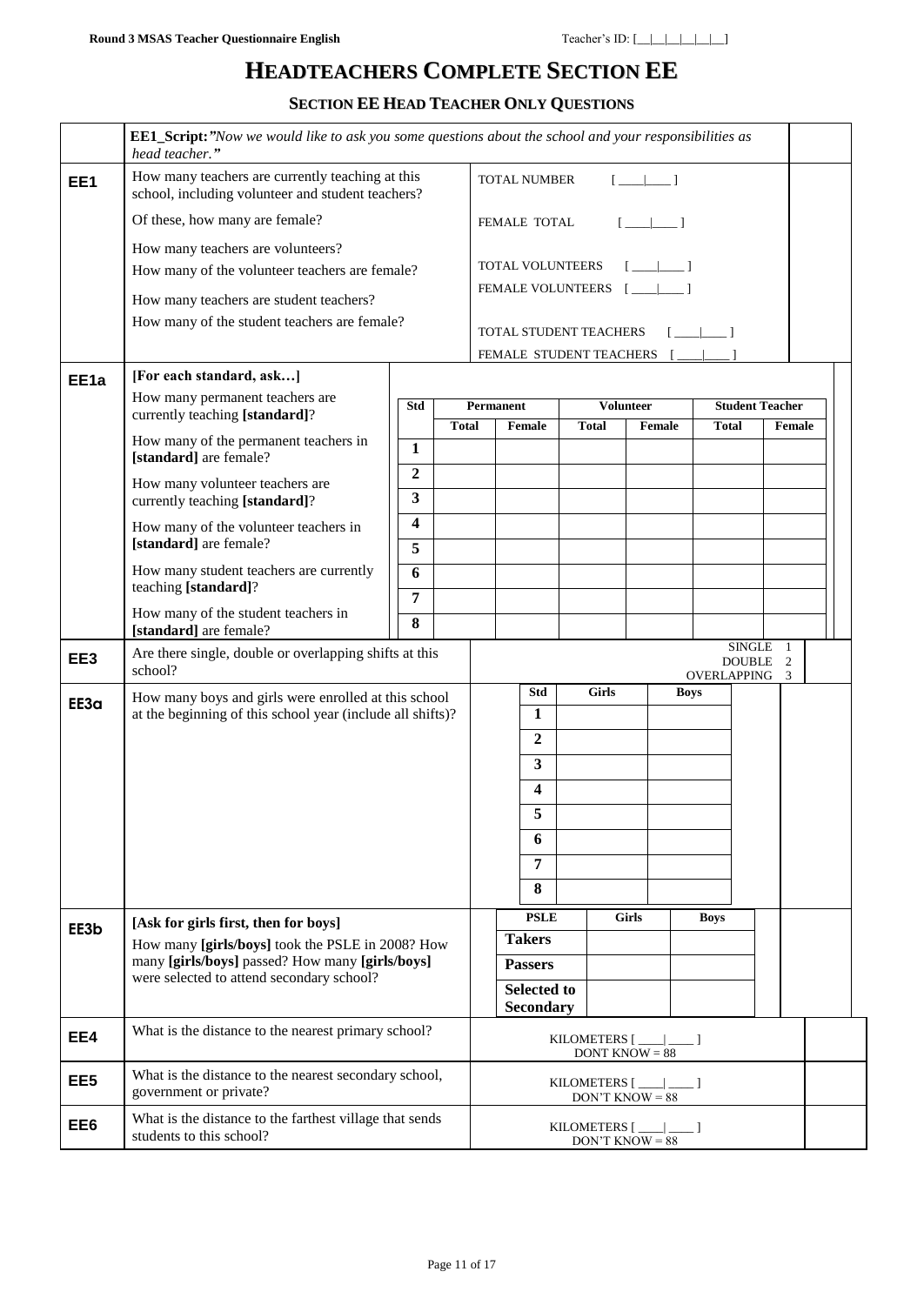| EE7          | Is there a                                                                                            |                                                                   |                            |
|--------------|-------------------------------------------------------------------------------------------------------|-------------------------------------------------------------------|----------------------------|
|              | PEA Office at this school?                                                                            | $NO = 0$<br>$YES = 1$                                             |                            |
|              | TDC at this school?<br>Library/Secure book storage room?                                              | $YES = 1$<br>$NO = 0$                                             |                            |
|              | Sports/Equipment storage?                                                                             | $YES = 1$<br>$NO = 0$<br>$NO = 0$ $YES = 1$                       |                            |
|              | Separate head teachers office?                                                                        | $YES = 1$<br>$NO = 0$                                             |                            |
|              | Staff/Teachers room?                                                                                  | $YES = 1$<br>$NO = 0$                                             |                            |
| EE8          | How many inspections/monitoring visits were                                                           | NUMBER $[\_\_\_\_\_\_\$ ]                                         |                            |
|              | conducted by PEA in Term 1?                                                                           | $DON'T$ KNOW = 88                                                 |                            |
| EE9          | Is the roadway to the school accessible during the rainy                                              | $NO$ 0<br><b>YES</b><br>-1                                        |                            |
|              | season?                                                                                               | DON'T KNOW 88                                                     |                            |
| <b>EE10</b>  | Can you tell me whether each of the following is active                                               |                                                                   |                            |
|              | or inactive in the affairs of this school, and the number<br>of members for each?                     | <b>MEMBERS</b>                                                    |                            |
|              | PTA.                                                                                                  | $INACTIVE = 0$ $ACTIVE = 1$<br>$\Box$                             |                            |
|              | School management committee                                                                           | $\mathsf{L}=\mathsf{L}=\mathsf{L}$<br>$INACTIVE = 0$ $ACTIVE = 1$ |                            |
|              | Community volunteer(s)/group                                                                          | $I = I = 1$<br>$INACTIVE = 0$ $ACTIVE = 1$<br>$DON'T$ KNOW = 88   |                            |
|              | List the NGOs and donors active in the affairs of this                                                | ı.                                                                |                            |
| <b>EE11a</b> | school in the current school year?                                                                    | 2.                                                                |                            |
|              |                                                                                                       | 3.                                                                |                            |
|              |                                                                                                       | 4.                                                                |                            |
|              |                                                                                                       | 5.                                                                |                            |
|              |                                                                                                       | 6.                                                                |                            |
|              |                                                                                                       | 7.                                                                |                            |
|              |                                                                                                       |                                                                   |                            |
|              |                                                                                                       | 8.                                                                |                            |
|              |                                                                                                       | <b>CHECK IF NONE</b> [                                            |                            |
|              | What is the main water source for this school?                                                        | PIPED WATER<br>1                                                  |                            |
| <b>EE12</b>  |                                                                                                       | 2<br><b>BOREHOLE</b><br>WELL/SPRING<br>3                          | $\rightarrow$ EE15         |
|              |                                                                                                       | $\overline{4}$<br><b>RAIN WATER TANKS</b>                         | $\rightarrow$ EE15         |
|              |                                                                                                       | 5<br>LAKE/RIVER<br>OTHER<br>6                                     | $\rightarrow$ EE15         |
| <b>EE13</b>  | Is this main source of water currently working?                                                       | $\Omega$<br>NO.                                                   |                            |
|              |                                                                                                       | <b>YES</b><br>1<br>DON'T KNOW<br>- 88                             |                            |
| <b>EE14</b>  | Was this main source of water working at the beginning                                                | NO<br>$\boldsymbol{0}$                                            |                            |
|              | of Term 1?                                                                                            | YES<br>-1<br>88<br>DON'T KNOW                                     |                            |
| <b>EE15</b>  | What is the distance to the main water source?                                                        | ON SCHOOL GROUNDS<br>1                                            |                            |
|              |                                                                                                       | 1 METERS                                                          |                            |
|              |                                                                                                       | ] KILOMETERS                                                      |                            |
| <b>EE16</b>  | What is the main source of electricity for this school?                                               | NO ELECTRIC SOURCE<br>$\mathbf{0}$<br><b>ESCOM</b><br>1           | $\rightarrow$ EE18         |
|              |                                                                                                       | <b>GENERATOR</b><br>$\overline{c}$                                |                            |
|              | Is the electricity currently working?                                                                 | <b>SOLAR POWER</b><br>3<br>$\overline{0}$<br>NO.                  |                            |
| <b>EE17</b>  |                                                                                                       | <b>YES</b><br>1                                                   |                            |
|              |                                                                                                       | DON'T KNOW<br>88<br>NO.<br>$\overline{0}$                         |                            |
| <b>EE18</b>  | Is there treatment for symptoms of malaria, like fever,<br>headache, chills available at this school? | <b>YES</b><br>1                                                   |                            |
|              |                                                                                                       | DON'T KNOW<br>88<br>$\overline{0}$<br>NO.                         | $\overline{\mathsf{PE21}}$ |
| <b>EE19</b>  | Is there a mass deworming program for intestinal<br>worms at this school?                             | <b>YES</b><br>1<br><b>DON'T KNOW</b><br>88                        |                            |
| <b>EE20</b>  | When was the last round of deworming for intestinal                                                   |                                                                   |                            |
|              | worms?                                                                                                | ] MONTH                                                           |                            |
|              |                                                                                                       | ] YEAR                                                            |                            |
|              |                                                                                                       | $DON'T$ KNOW = 88                                                 |                            |
| <b>EE21</b>  |                                                                                                       | NO.<br>$\overline{0}$                                             | $\rightarrow$ EE23         |
|              | Is there a mass treatment program for bilharzia at this                                               |                                                                   |                            |
|              | school?                                                                                               | <b>YES</b><br>$\mathbf{1}$<br>DON'T KNOW 88                       |                            |
|              | When was the last round of treatment for bilharzia?                                                   | ] MONTH                                                           |                            |
| <b>EE22</b>  |                                                                                                       | ] YEAR<br>$DON'T$ KNOW = 88                                       |                            |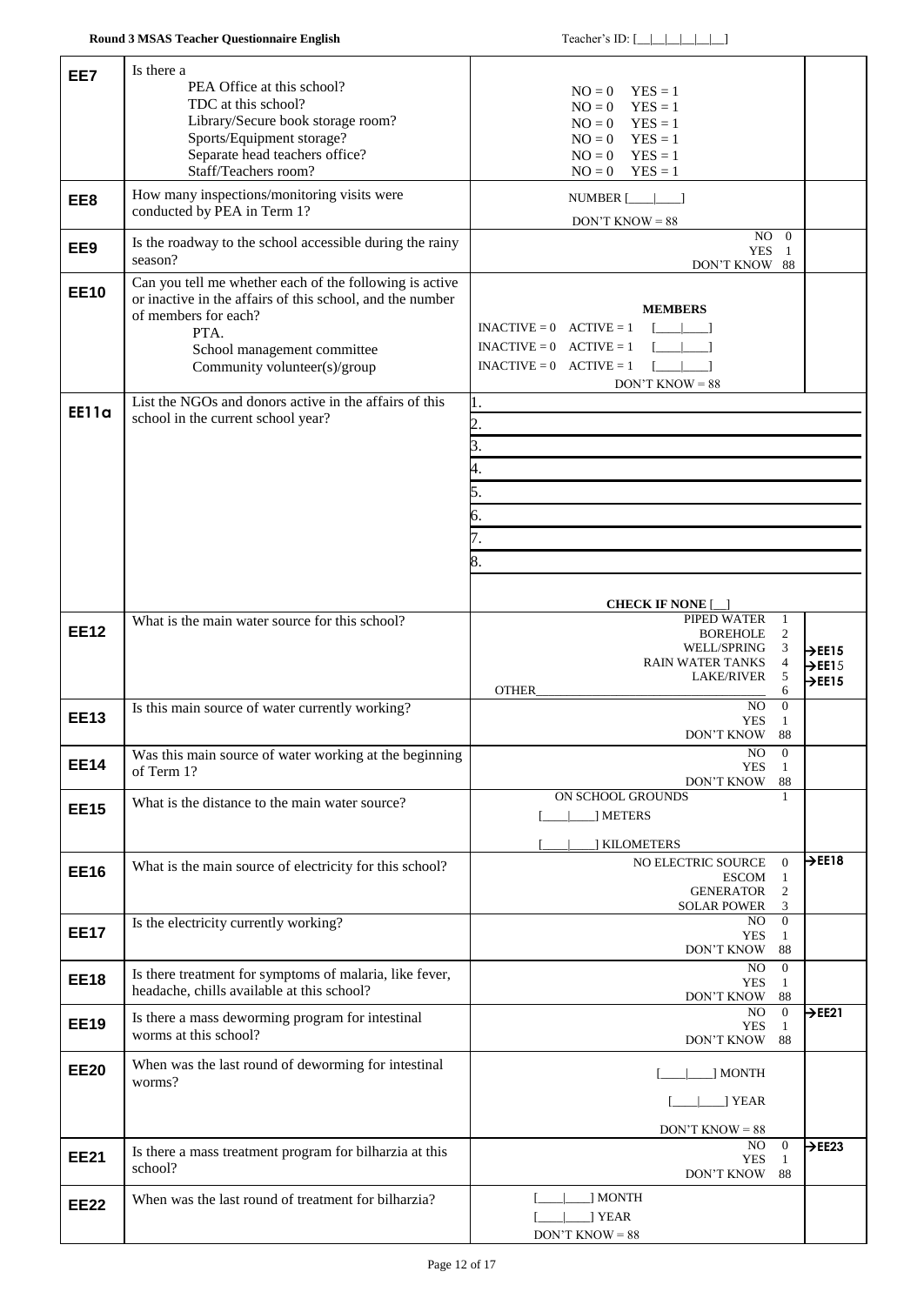| <b>EE23</b>  | school?         |                  | Is there an iron supplementation program at this                                              |                                                     |                                                                                                      |                                                                                              |                                                                    | NO.<br><b>YES</b><br>DON'T KNOW 88 | $\overline{0}$<br>1            | $\rightarrow$ EE25  |
|--------------|-----------------|------------------|-----------------------------------------------------------------------------------------------|-----------------------------------------------------|------------------------------------------------------------------------------------------------------|----------------------------------------------------------------------------------------------|--------------------------------------------------------------------|------------------------------------|--------------------------------|---------------------|
| <b>EE24</b>  |                 |                  |                                                                                               | When was the last time children were given tablets? |                                                                                                      | J MONTH<br>] YEAR<br>$DON'T$ KNOW = 88                                                       |                                                                    |                                    |                                |                     |
| <b>EE25</b>  |                 |                  | Is there a school feeding program at this school?                                             |                                                     |                                                                                                      |                                                                                              |                                                                    | NO.<br><b>YES</b><br>DON'T KNOW 88 | $\overline{0}$<br>$\mathbf{1}$ | $\rightarrow$ EE27a |
| <b>EE26</b>  | school day?     |                  |                                                                                               | What time of day were children fed on the previous  |                                                                                                      | CHILDREN NOT FED ON PREV. DAY 0                                                              | ] TIME: 1 <sup>ST</sup> FEEDING<br>] TIME: 2 <sup>ND</sup> FEEDING |                                    |                                |                     |
| <b>EE27a</b> | the entire day? |                  | [Interviewer: Ask for each standard]                                                          |                                                     | On each day of the previous school week, how many permanent teachers were absent from [standard] for |                                                                                              |                                                                    |                                    |                                |                     |
|              |                 | <b>Standard</b>  | <b>Monday</b>                                                                                 | <b>Tuesday</b>                                      | Wednesday                                                                                            | <b>Thursday</b>                                                                              | Friday                                                             |                                    |                                |                     |
|              |                 | 1                |                                                                                               |                                                     |                                                                                                      |                                                                                              |                                                                    |                                    |                                |                     |
|              |                 | $\mathbf 2$      |                                                                                               |                                                     |                                                                                                      |                                                                                              |                                                                    |                                    |                                |                     |
|              |                 | $\mathbf{3}$     |                                                                                               |                                                     |                                                                                                      |                                                                                              |                                                                    |                                    |                                |                     |
|              |                 | 4                |                                                                                               |                                                     |                                                                                                      |                                                                                              |                                                                    |                                    |                                |                     |
|              |                 | 5                |                                                                                               |                                                     |                                                                                                      |                                                                                              |                                                                    |                                    |                                |                     |
|              |                 | 6                |                                                                                               |                                                     |                                                                                                      |                                                                                              |                                                                    |                                    |                                |                     |
|              |                 | $\overline{7}$   |                                                                                               |                                                     |                                                                                                      |                                                                                              |                                                                    |                                    |                                |                     |
|              |                 | 8                |                                                                                               |                                                     |                                                                                                      |                                                                                              |                                                                    |                                    |                                |                     |
| EE27b        | the entire day? |                  |                                                                                               |                                                     | On each day of the previous school week, how many volunteer teachers were absent from [standard] for |                                                                                              |                                                                    |                                    |                                |                     |
|              |                 | <b>Standard</b>  | <b>Monday</b>                                                                                 | <b>Tuesday</b>                                      | Wednesday                                                                                            | <b>Thursday</b>                                                                              | Friday                                                             |                                    |                                |                     |
|              |                 | 1                |                                                                                               |                                                     |                                                                                                      |                                                                                              |                                                                    |                                    |                                |                     |
|              |                 | $\boldsymbol{2}$ |                                                                                               |                                                     |                                                                                                      |                                                                                              |                                                                    |                                    |                                |                     |
|              |                 | 3                |                                                                                               |                                                     |                                                                                                      |                                                                                              |                                                                    |                                    |                                |                     |
|              |                 | 4                |                                                                                               |                                                     |                                                                                                      |                                                                                              |                                                                    |                                    |                                |                     |
|              |                 | 5                |                                                                                               |                                                     |                                                                                                      |                                                                                              |                                                                    |                                    |                                |                     |
|              |                 | 6                |                                                                                               |                                                     |                                                                                                      |                                                                                              |                                                                    |                                    |                                |                     |
|              |                 | $\overline{7}$   |                                                                                               |                                                     |                                                                                                      |                                                                                              |                                                                    |                                    |                                |                     |
|              |                 | $\bf{8}$         |                                                                                               |                                                     |                                                                                                      |                                                                                              |                                                                    |                                    |                                |                     |
| <b>EE28</b>  |                 |                  | Since the beginning of this school year, how many<br>permanent teachers have left the school? |                                                     |                                                                                                      | NO TEACHERS HAVE LEFT<br>  NUMBER                                                            |                                                                    |                                    | $\mathbf{0}$                   | $\rightarrow$ EE32  |
| EE32a        |                 |                  | [Interviewer: Ask for each standard]                                                          |                                                     |                                                                                                      | STANDARD 1<br>STANDARD 2 [                                                                   |                                                                    |                                    |                                |                     |
|              |                 |                  | How many streams are there in [standard]?                                                     |                                                     |                                                                                                      | STANDARD 3 [<br>STANDARD 4 [<br>STANDARD 5 [<br>STANDARD 6 [<br>STANDARD 7 [<br>STANDARD 8 [ |                                                                    |                                    |                                |                     |

# **HEADTEACHERS ONLY (OR TEACHER IN PLACE OF HEADTEACHER) TIME END** [\_\_|\_\_][\_\_|\_\_] (24 HOUR TIME)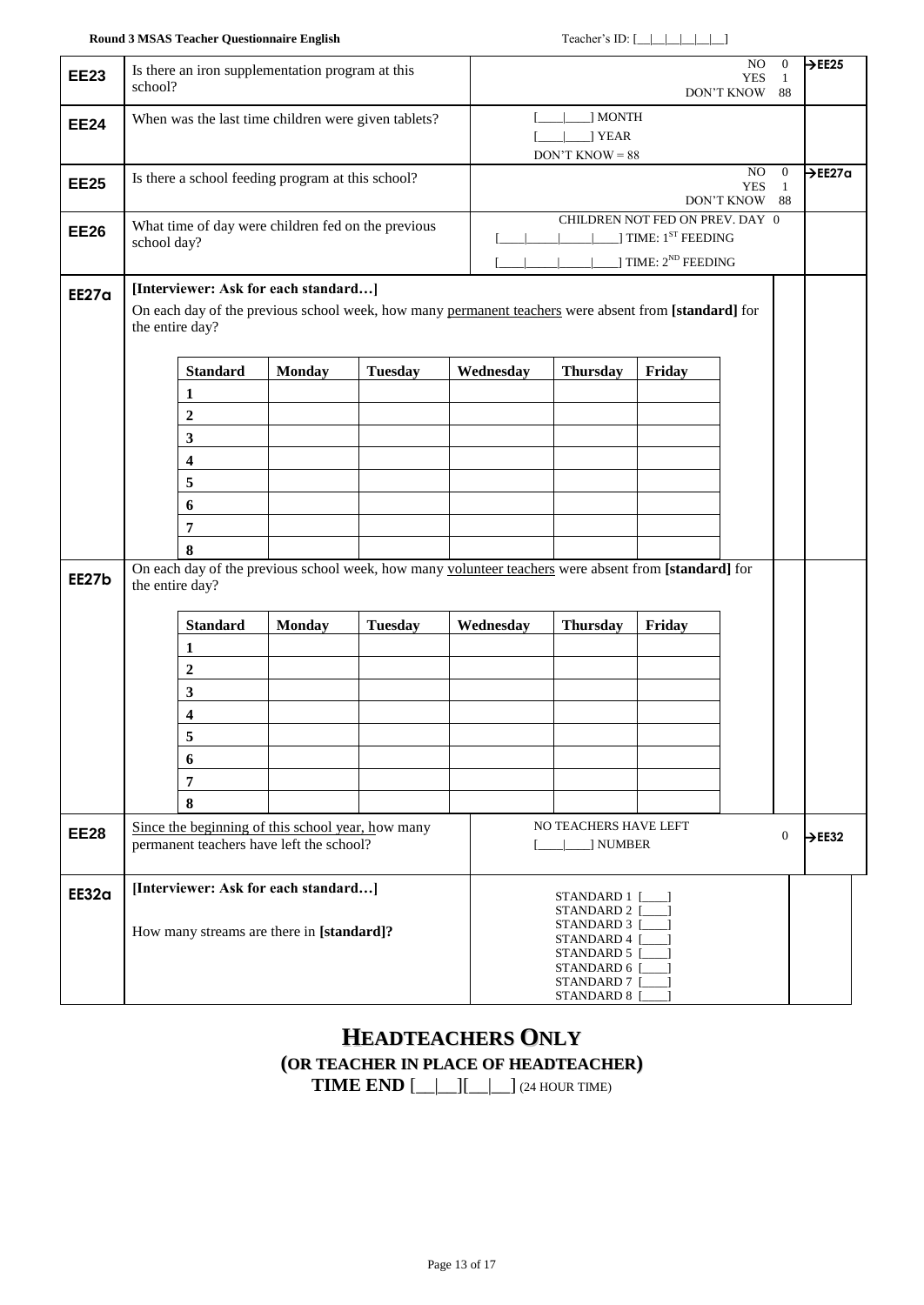### **ACASI Break**

Now we are going to ask you to complete another set of questions using a computer. I do not want you to worry about using the computer, I will show you how to use it and answer all your questions before you start. The reason that we are asking you to use a computer is because some of the following questions may make you feel uncomfortable or embarrassed. We expect that you will feel more comfortable using a computer to answer because no one besides yourself will hear or see the question or the answer that you give: your answers will be completely private and known only to yourself. No one in this school including pupils, your fellow teachers, or your family will know what answers you have given. I will also not know what answers you provide to the questions. I understand that some people feel shy when talking about personal issues. However, we are collecting this information so that better education and health programs can be created to meet the needs of individuals like yourself, your fellow teachers, and your pupils. For this reason, we hope that you will be thoughtful and honest when answering the questions. Do you have any questions so far? (If no or no more questions): Okay? Let's begin.

### **ACASI Training of Respondent**

#### **ACASI Respondent Practice Questions**

|                | <b>SECTION F. GENERAL GENDER ATTITUDES</b>                                                                                                                                                                                                                                                                             |                                                                                                       |  |
|----------------|------------------------------------------------------------------------------------------------------------------------------------------------------------------------------------------------------------------------------------------------------------------------------------------------------------------------|-------------------------------------------------------------------------------------------------------|--|
|                | <b>F1_Script:</b> "The next few questions ask you to tell us how well boys and girls perform in school. For each<br>subject, tell us whether you think boys are better in the subject than girls, girls are better in the subject than<br>boys, or if you think both boys and girls are equally good in the subject. " |                                                                                                       |  |
| F <sub>1</sub> | In learning English, do you think that:                                                                                                                                                                                                                                                                                | <b>BOYS ARE BETTER THAN GIRLS</b><br><b>GIRLS ARE BETTER THAN BOYS</b><br>BOYS AND GIRLS EQUALLY GOOD |  |
| F <sub>2</sub> | In learning Mathematics, do you think that:                                                                                                                                                                                                                                                                            | <b>BOYS ARE BETTER THAN GIRLS</b><br><b>GIRLS ARE BETTER THAN BOYS</b><br>BOYS AND GIRLS EQUALLY GOOD |  |
| F <sub>3</sub> | In learning Chichewa, do you think that:                                                                                                                                                                                                                                                                               | <b>BOYS ARE BETTER THAN GIRLS</b><br>GIRLS ARE BETTER THAN BOYS<br>BOYS AND GIRLS EQUALLY GOOD        |  |
| F4             | In Life Skills education, do you think that:                                                                                                                                                                                                                                                                           | <b>BOYS ARE BETTER THAN GIRLS</b><br><b>GIRLS ARE BETTER THAN BOYS</b><br>BOYS AND GIRLS EQUALLY GOOD |  |
| F <sub>5</sub> | In your class, do you prefer teaching boys or teaching girls?                                                                                                                                                                                                                                                          | <b>NO PREFERENCE</b><br>PREFER GIRLS<br>PREFER BOYS                                                   |  |

#### **SECTION G: GENDER EQUITY EXPERIENCES IN SCHOOL**

| G <sub>1</sub> | Whom do you assign more chores in your class: boys? girls? or<br>do you assign boys and girls about the same amount? |                             |
|----------------|----------------------------------------------------------------------------------------------------------------------|-----------------------------|
| G <sub>2</sub> | Who receives more positive comments from you in class?                                                               |                             |
| G <sub>3</sub> | Who receives more negative comments from you in class?                                                               | $\mathcal{D}_{\mathcal{L}}$ |
| G4             | Whom do you assign more chores or work at school?                                                                    | 2<br>ABOUT THE SAME         |
| G <sub>5</sub> | Whom do you punish more at school?                                                                                   | $\mathcal{L}$               |
| G <sub>6</sub> | Whom do you punish more harshly at school?                                                                           |                             |
| G7             | Who is more unruly in your class?                                                                                    | ABOUT THE SAME              |

|                | <b>G8_Script:</b> "For the next few questions, we are going to read a statement and ask you to tell us if you strongly<br>disagree, disagree, agree, or strongly agree, or have no opinion." |                       |    |  |  |  |
|----------------|----------------------------------------------------------------------------------------------------------------------------------------------------------------------------------------------|-----------------------|----|--|--|--|
| G8             | It is as important for girls to complete secondary school as it is for boys. Do<br>$you (+)$                                                                                                 | No Opinion/Don't Know | 88 |  |  |  |
| G <sub>9</sub> | When a family cannot afford all children to school, it is better to send boys<br>than girls. $(-)$                                                                                           | No Opinion/Don't Know | 88 |  |  |  |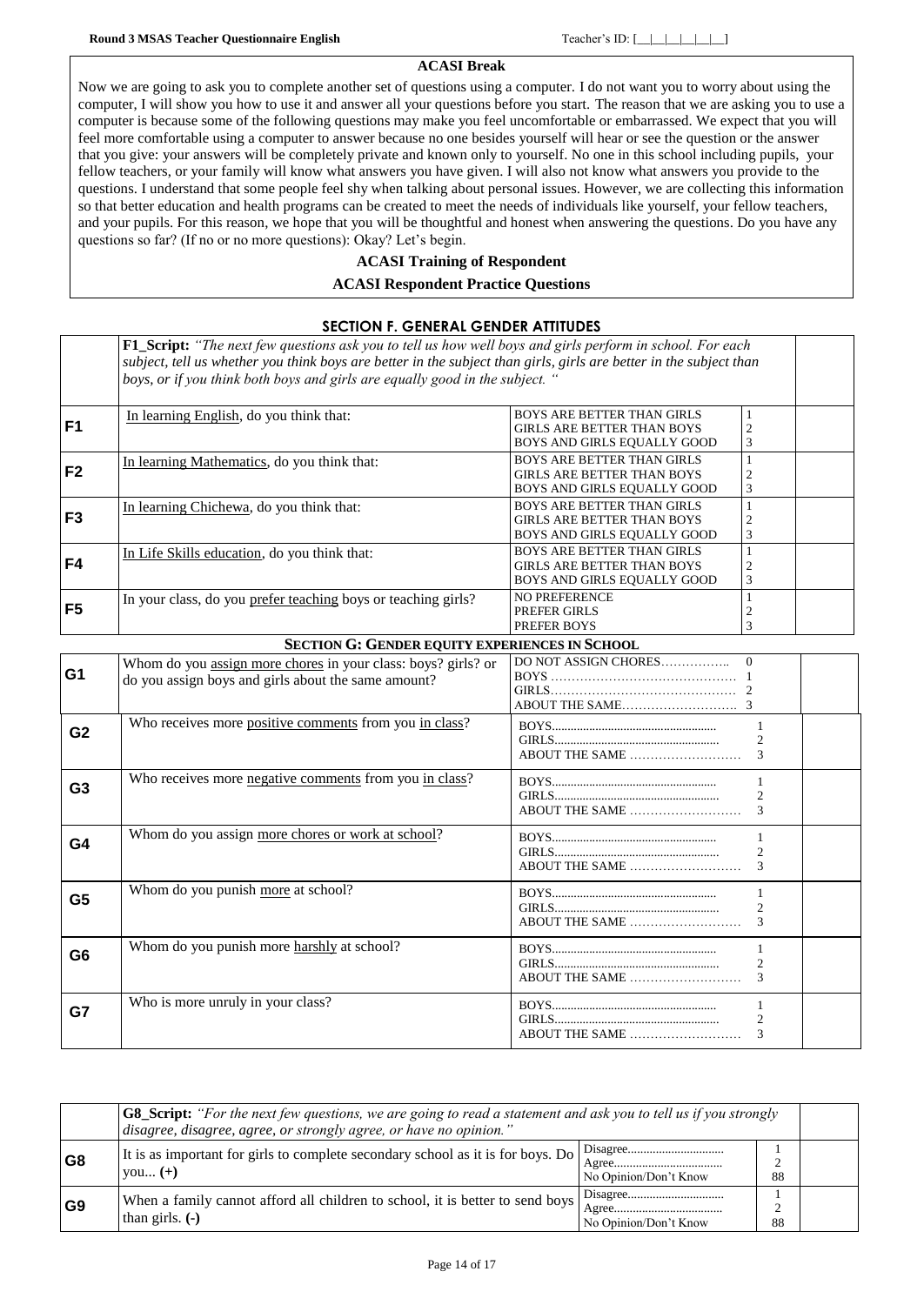| G10 | When a husband and wife disagree about the number of children to have the<br>husband's opinion matters more.                                                                                      |                       |                                                                                                                                                                                                               | No Opinion/Don't Know |                       |     | 2<br>88                          |  |
|-----|---------------------------------------------------------------------------------------------------------------------------------------------------------------------------------------------------|-----------------------|---------------------------------------------------------------------------------------------------------------------------------------------------------------------------------------------------------------|-----------------------|-----------------------|-----|----------------------------------|--|
| G11 | A girl should get married when she finds an appropriate spouse, even if she<br>is still in school. Do you (-)                                                                                     |                       |                                                                                                                                                                                                               |                       | No Opinion/Don't Know |     | 2<br>88                          |  |
| G12 | Girls are as intelligent as boys $(+)$                                                                                                                                                            |                       |                                                                                                                                                                                                               | No Opinion/Don't Know |                       |     | $\overline{c}$<br>88             |  |
| G13 |                                                                                                                                                                                                   |                       |                                                                                                                                                                                                               |                       | NO                    | YES | D<br>K                           |  |
|     | Sometimes a husband is annoyed or angered<br>by things that his wife does. In your<br>opinion, is a husband justified in hitting or<br>beating his wife ? [Read list and circle<br>each response] | A<br>B<br>D<br>E<br>F | IF SHE GOES OUT WITHOUT TELLING<br>HIM.<br>IF SHE NEGLECTS THE CHILDREN<br>IF SHE ARGUES WITH HIM<br>IF SHE REFUSES TO HAVE SEX WITH<br>HIM<br>IF SHE BURNS THE FOOD<br>IF SHE HAS AN EXTRA MARITAL<br>AFFAIR |                       | 0                     |     | 88<br>88<br>88<br>88<br>88<br>88 |  |

### **SECTION H: DISCIPLINE AND PUNISHMENT**

<span id="page-14-1"></span><span id="page-14-0"></span>

|                 | H1_Script: "Some people think the best way to teach a class effectively is to discipline pupils in various ways.<br>Now we are going to ask you about how you discipline pupils.' |                                             |                              |
|-----------------|-----------------------------------------------------------------------------------------------------------------------------------------------------------------------------------|---------------------------------------------|------------------------------|
| H <sub>1</sub>  | In this school year, to discipline pupils, have you ever sent them<br>out of class?                                                                                               | $\Omega$<br>$\mathbf{1}$                    | $\rightarrow$ H3             |
| H <sub>2</sub>  | In the last week, how many days did you send pupils out of class?                                                                                                                 | $NUMBER[\_]\_]$<br>$\lceil \max = 5 \rceil$ |                              |
| H <sub>3</sub>  | In this school year, to discipline pupils, have you ever kept them<br>after school?                                                                                               | $\mathbf{0}$<br>$\mathbf{1}$                | $\rightarrow$ H <sub>5</sub> |
| <b>H4</b>       | In the last week, how many days did you keep pupils after school?                                                                                                                 | $NUMBER[\_]\_$<br>$\lceil \max = 5 \rceil$  |                              |
| <b>H5</b>       | In this school year, to discipline pupils, have you ever made them<br>stand in the classroom?                                                                                     | $\theta$<br>$\mathbf{1}$                    | $\rightarrow$ H7             |
| H <sub>6</sub>  | In the last week, how many days did you make pupils stand in the<br>classroom?                                                                                                    | $NUMBER[\_]\_$<br>$\lceil \max = 5 \rceil$  |                              |
| Н7              | In this school year, to discipline pupils, have you ever whipped, hit<br>or beaten them with branches or your hand?                                                               | $\overline{0}$<br>$\mathbf{1}$              | $\rightarrow$ H9             |
| H <sub>8</sub>  | In the last week, how many days did you whip, hit or beat pupils?                                                                                                                 | NUMBER[    <br>$\lceil \max = 5 \rceil$     |                              |
|                 | H9_Script: "For the next two questions, we are going to ask if you do certain things during class never, rarely,<br>sometimes, or often."                                         |                                             |                              |
| H <sub>9</sub>  | How often do you tell pupils that they are stupid or not intelligent?                                                                                                             | $\Omega$<br>2                               |                              |
| H <sub>10</sub> | How often do you tease or mock pupils based on their appearance<br>or general cleanliness?                                                                                        | $\Omega$<br>$\mathbf{1}$<br>$\overline{2}$  |                              |

### **SECTION I: ATTITUDES ABOUT PUPILS' SEXUAL RELATIONS**

<span id="page-14-2"></span>

| <b>II_Script:</b> "Sometimes pupils have sexual relations with people whom they know at their school. Girls may |  |
|-----------------------------------------------------------------------------------------------------------------|--|
| become pregnant while they are still in school. We are now going to ask you some questions about what you       |  |
| $\vert$ think should happen when these situations arise."                                                       |  |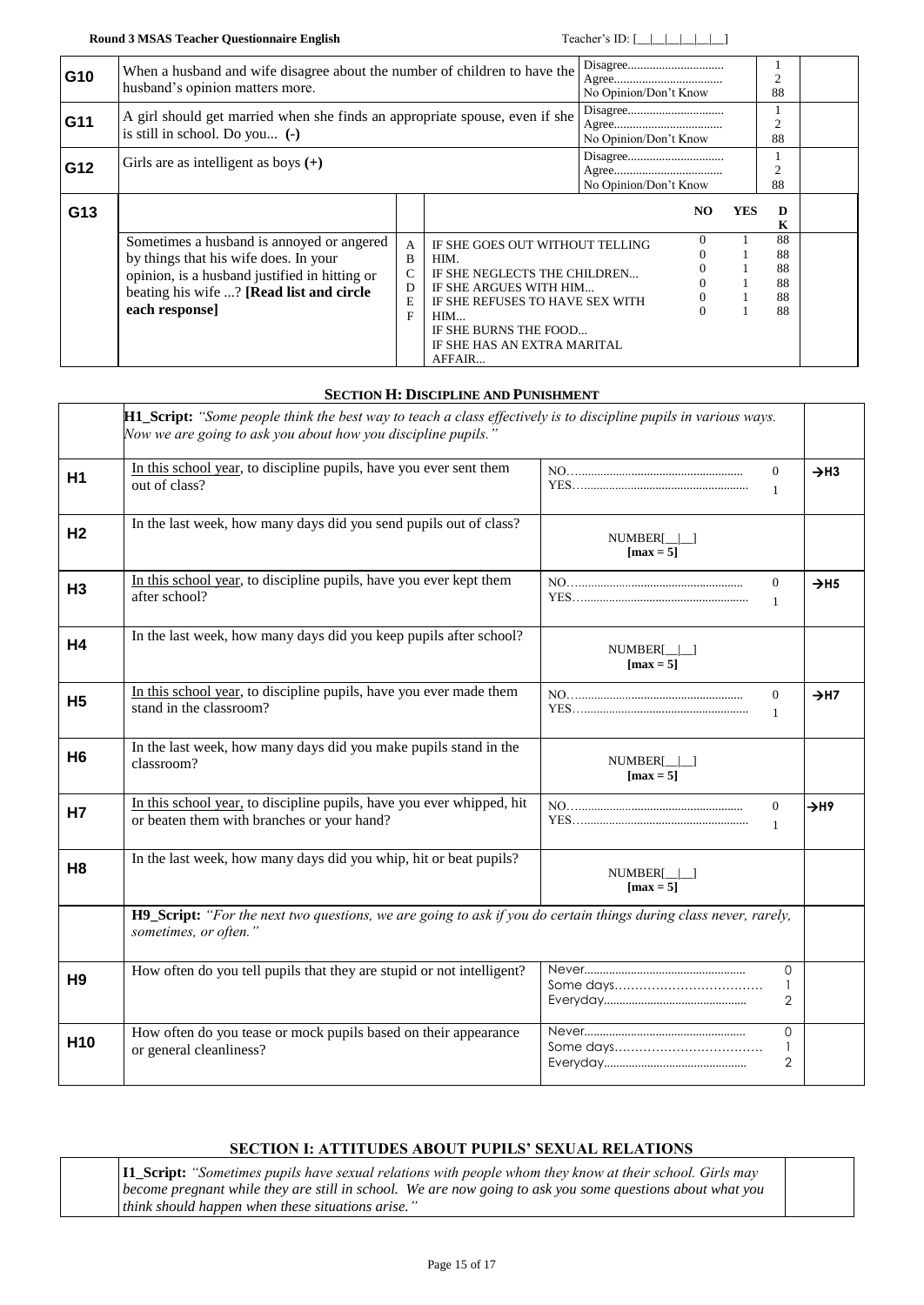<span id="page-15-0"></span>

| $\vert$ 11      | Do you feel that girls who become pregnant should be<br>allowed to stay in school until just before they deliver?<br>Do you feel that girls who have a baby should be allowed to |  | DEPENDS ON CIRCUMSTANCE                                                                                           | $\Omega$<br>88                                |                                                          |
|-----------------|----------------------------------------------------------------------------------------------------------------------------------------------------------------------------------|--|-------------------------------------------------------------------------------------------------------------------|-----------------------------------------------|----------------------------------------------------------|
| 12              | return to the same school?                                                                                                                                                       |  | DEPENDS ON CIRCUMSTANCE                                                                                           | $\vert$ 1<br>88                               |                                                          |
| 13              | Do you think any actions should be taken against a male pupil<br>who makes a girl pregnant?                                                                                      |  | DEPENDS ON CIRCUMSTANCE                                                                                           | $\Omega$<br>$\vert$ 1<br>$\overline{2}$<br>88 | $\rightarrow$ 15<br>$\rightarrow$ 15<br>$\rightarrow$ 15 |
| 4               | What action should be taken against a male pupil who<br>makes a girl pregnant?                                                                                                   |  | HEAD TEACHER TALK TO<br>BOY STAY IN SCHOOL BUT SUPPORT<br>$CHILD$<br><b>SOMETHING</b>                             | $\overline{3}$<br>$\overline{5}$              |                                                          |
| 15              | Do you think any actions should be taken against a male<br>teacher who has sex with a pupil?                                                                                     |  | DEPENDS ON CIRCUMSTANCE                                                                                           | $\Omega$<br>  1<br>$\overline{2}$<br>88       | $\rightarrow$ I7<br>$\rightarrow$ I7<br>$\rightarrow$ I7 |
| 6               | What action should be taken against a male teacher who has<br>sex with a pupil?                                                                                                  |  | REQUIRED MARRIAGE TO<br>$PUPIL$                                                                                   | 5<br>6                                        |                                                          |
| $\overline{17}$ | Do you think any actions should be taken against a female<br>teacher who has sex with a pupil?                                                                                   |  | DEPENDS ON CIRCUMSTANCE                                                                                           | $\Omega$<br>-1<br>$\overline{2}$<br>88        | $\rightarrow$ J1<br>$\rightarrow$ J1<br>$\rightarrow$ J1 |
| 18              | What action should be taken against a female teacher who has<br>sex with a pupil?                                                                                                |  | REQUIRED MARRIAGE TO<br>PUPIL<br><b>SOMETHING</b><br>${\bf ELSE}.\dots.\dots.\dots.\dots.\dots.\dots.\dots.\dots$ | 5<br>6                                        |                                                          |

## **SECTION J: TEACHING ROUTINE & EXPERIENCES**

<span id="page-15-2"></span><span id="page-15-1"></span>

|                | J1_Script: "The next set of questions are about your experiences as a teacher in this school."                     |  |                                 |      |
|----------------|--------------------------------------------------------------------------------------------------------------------|--|---------------------------------|------|
| J1             | Have you heard of the Teacher's Code of Conduct?                                                                   |  | 0                               | 716  |
| J <sub>2</sub> | Have you received any training on the Teacher's Code<br>of Conduct                                                 |  | $\Omega$<br>88                  |      |
| J3             | Do you believe the Teacher's Code of Conduct is fair to<br>teachers?                                               |  | $\Omega$<br>88                  |      |
| J4             | Do you know how to report a violation of the code?                                                                 |  | $\Omega$<br>88                  |      |
| J <sub>5</sub> | In the last school term, did you report a violation of the<br>code?                                                |  | $\Omega$<br>88                  |      |
| J6             | During this school year, how often do you keep an eye<br>on pupils to make sure they are not getting into trouble? |  | O<br>$\overline{2}$<br>3        |      |
| J <sub>7</sub> | During this school year, how often have you been absent<br>from school?                                            |  | $\Omega$<br>$\overline{2}$<br>3 | 7J11 |